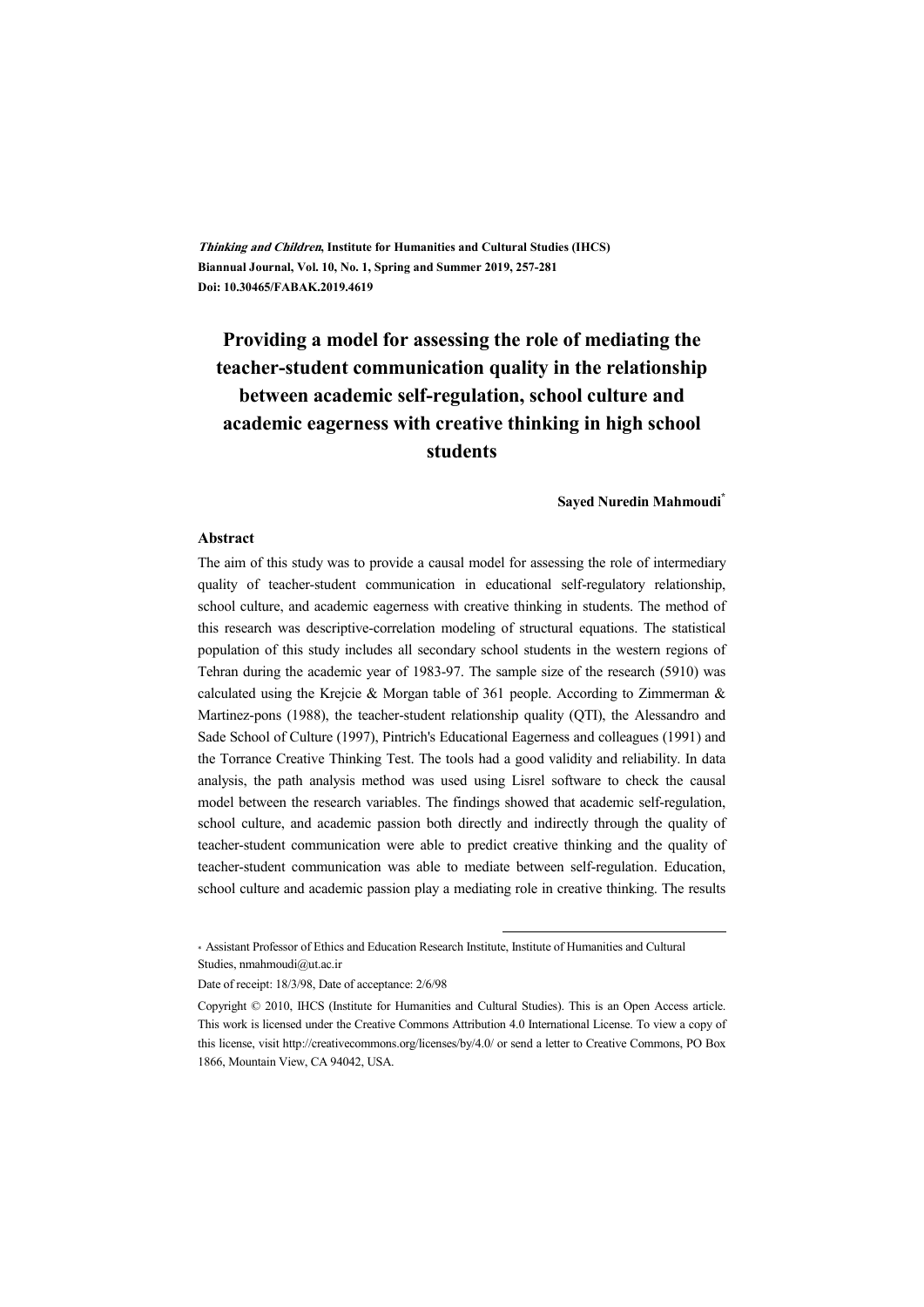showed that 41% of the variance in the quality of teacher-student relationship and 89% of the variance in creative thinking were explained in the present research model.

**Keywords:** teacher-student communication quality, academic self-regulation, School culture, academic eagerness, Creative thinking, Secondary school students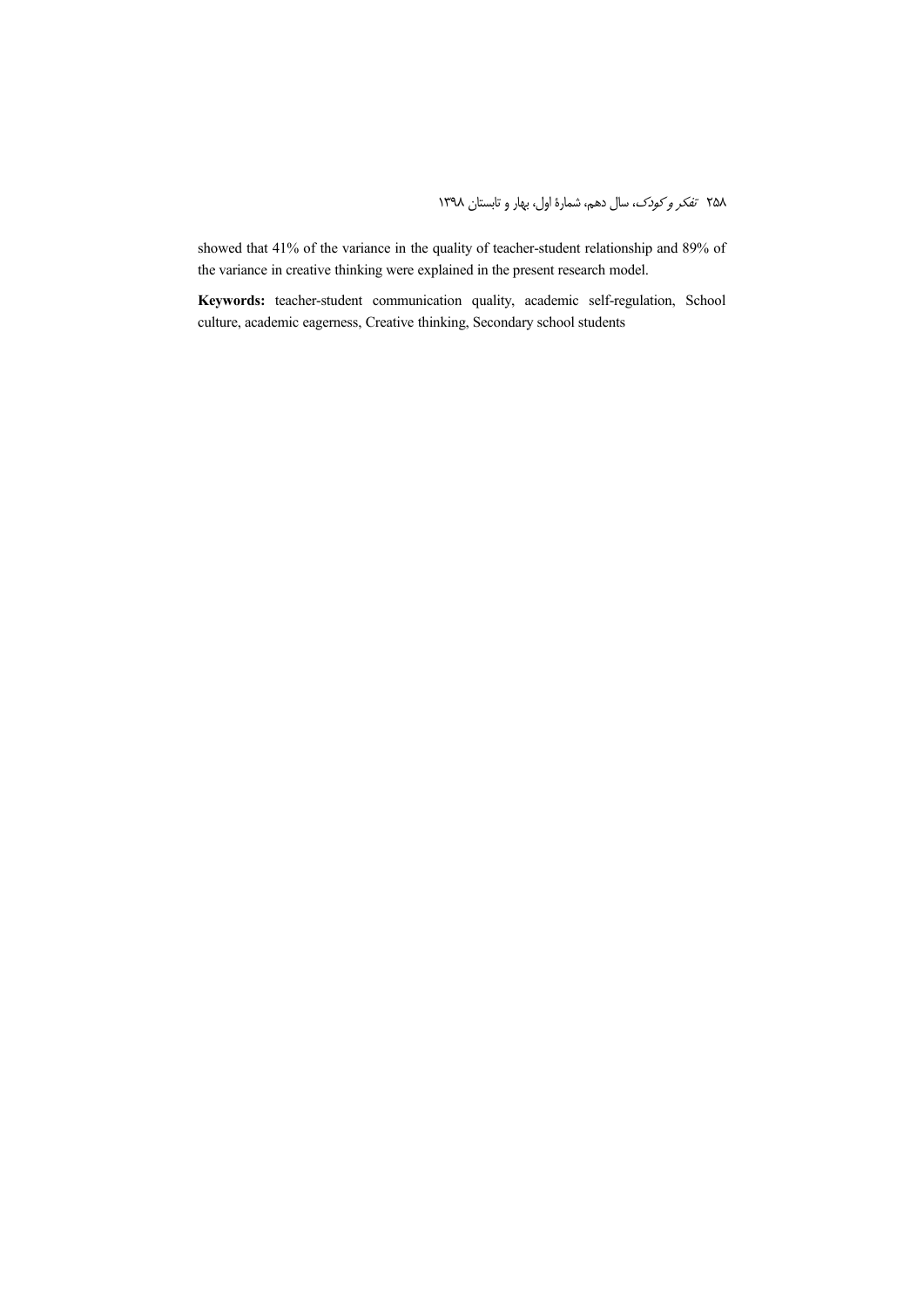تفکر و کودک، یژوهشگاه علوم انسانی و مطالعات فرهنگی دوفصلiامهٔ علمی (مقالهٔ علمی ــ پژوهشی)، سال دهم، شمارهٔ اول، بهار و تابستان ۱۳۹۸، ۲۵۹–۲۸۱

# ارائه مدل علی جهت بررسی نقش واسطه گری کیفیت ارتباط معلم-دانش آموز در رابطهٔ خودتنظیمی تحصیلی، فرهنگ مدرسه و اشتیاق تحصیلی با تفکر خلاق در دانش آموزان متوسطه

سيد نورالدين محمودي\*

#### حكىدە

به منظور ارائه مدل على جهت بررسي نقش واسطه گرى كيفيت ارتباط معلم–دانــش آمــوز در رابطه خودتنظیمی تحصیلی، فرهنگ مدرسه و اشتیاق تحصیلی با تفکر خلاق در دانــش آموزان از روش توصیفی–همبستگی از نوع مدل پابی معـادلات سـاختاری اسـتفاده شــد. جامعه آماری پژوهش حاضر شامل کلیه دانش آموزان دوره دوم متوسـطه مــدارس منــاطق غرب شهر تهران در سال تحصیلی ۹۷–۱۳۹۸ بود. تعیین حجم نمونه با استفاده از جـدول کرجسی و مورگان تعداد ۳۶۱ نفر لحاظ شد و به مقیاسهای خودتنظیمی تحصیلی زیمـرمن و مارتینزیونز (۱۹۸۸)، کیفیت ارتباط معلم و دانش آموزQTI ، فرهنگ مدرســه الســاندرو و ساد (۱۹۹۷)، اشتیاق تحصیلی پینتریچ و همکاران (۱۹۹۱) و آزمون تفکر خـلاق تــورنس پاسخ دادند. یافته ها نشان داد که خودتنظیمی تحصیلی، فرهنگ مدرسه و اشتیاق تحصـیلی هم به شکل مستقیم و هم به صورت غیر مستقیم از طریق کیفیت ارتباط معلم-دانش آمـوز قادر به پیش بینی تفکر خلاق هستند و متغیر کیفیت ارتباط معلم–دانش آموز توانسته اسـت بين خودتنظيمي تحصيلي، فرهنگ مدرسه و اشتياق تحصيلي با تفكر خلاق نقـش ميــانجي ايفا كند. نتايج نشان داد كه ٤١ درصد از واريانس كيفيت ارتبـاط معلــم-دانـش أمــوز و ٨٩ درصد واريانس تفكر خلاق در مدل يؤوهش حاضر تبيين مي شود.

<sup>\*</sup> استادیار پژوهشکدهٔ اخلاق و تربیت، پژوهشگاه علوم انسانی و مطالعات فرهنگی، nmahmoudi@ut.ac.ir تاريخ دريافت: ١٣٩٨/٠٣/١٨، تاريخ پذيرش:١٣٩٨/٠٦/٠٢

Copyright © 2018, IHCS (Institute for Humanities and Cultural Studies). This is an Open Access article distributed under the terms of the Creative Commons Attribution 4.0 International, which permits others to download this work, share it with others and Adapt the material for any purpose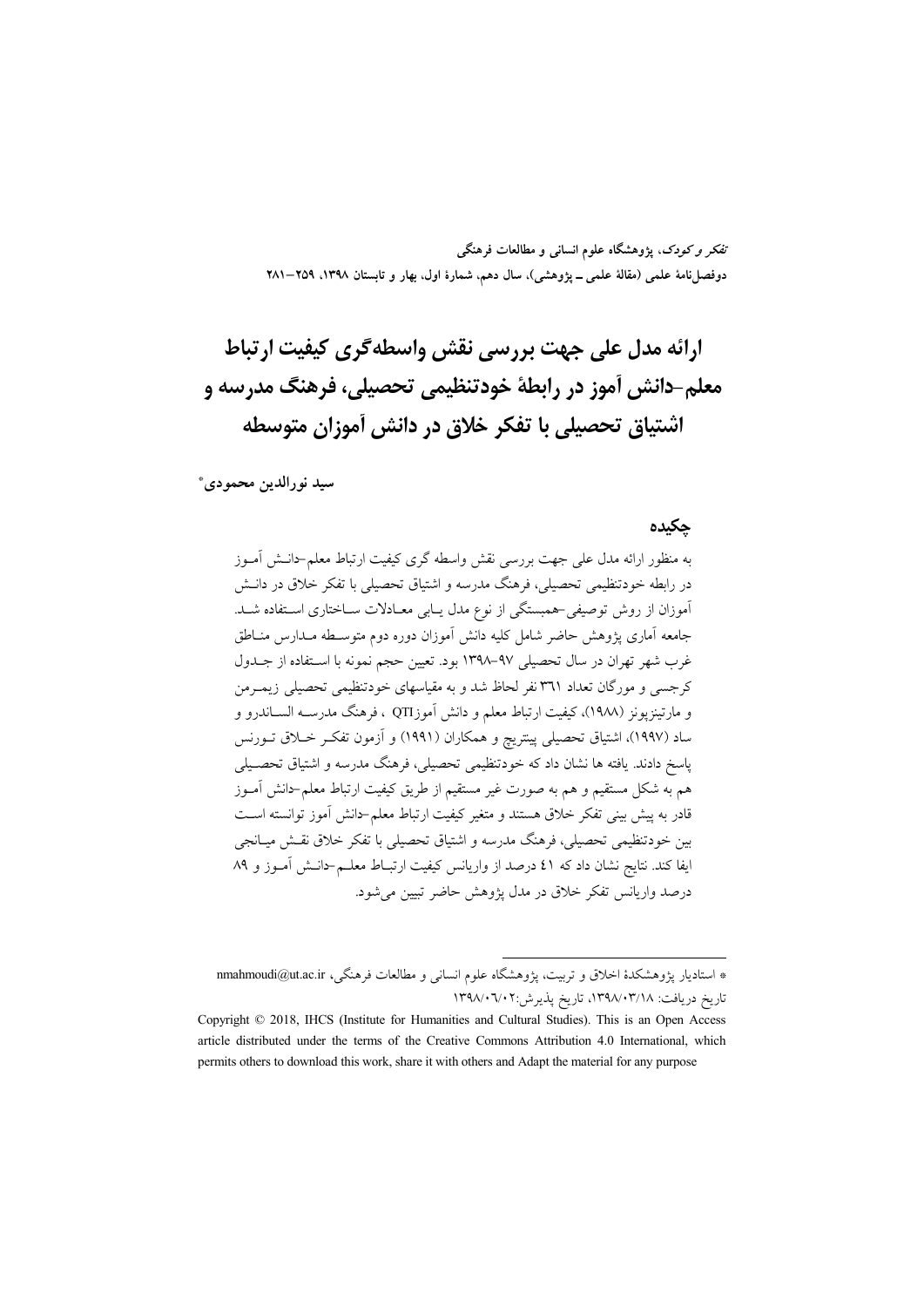**کلیدواژهها:** کیفیت ارتباط معلم–دانــش آمــوز، خــودتنظیمی تحصــیلی، فرهنـگ مدرســه، اشتياق تحصيلي، تفكر خلاق، دانش آموزان متوسطه دوم

#### ٠. مقدمه

نظامآموزشی کشورهای مختلف بـر مبنـای نــوع نگــاه و نگــرش خــود نســبت بــه انســان و تواناییهای وی و میزان انعطافپذیری و پاسخگویی به نیازهای جدید و تحولات پیرامـونی، تاکیدات متفاوتی را نسبت به حوزههای مختلف آموزشـی مبـذول مـی(دارنـد. در واقــع آن دسته از نظامهـای آموزشــی کــه نگــرش و برداشــت محــدودی نسـبت بــه ابعــاد مختلــف دانش]موزان و استعدادهای آنها داشته، پاسخگوی نیازهای علم امروز نیســتند، در واقــع ایــن نوع نظامهايأموزشي عمدتاً تــلاش و وجهــه همــت خــود را محــدود و مصــروف رشــد و آموزش حوزههای شناختی و ذهنی دانش آموزان می نمایند و از توجه و پرورش سـایر ابعـاد وجودی آنان که در تکوین یک شخصیت متوازن تاثیر فراوانی دارنـد، عمـلاً بـاز مـی،اننـد. بدينترتيب نتايج و محصولات اين نظام أموزشي عموماً در شكل شهرونداني نمود مي يابـد، که در غالب مواقع فاقد خلاقیت می باشند و به ارزش ها و هنجارهــای اجتمــاعی و فرهنگــی تقید و پایبندی نشان نمیِ دهند، مظاهر و آثار هنری و فرهنگی جامعــه ملــی و بــینِالمللــی را نمی شناسند، طبعــاً در ایــن شــرایط، اثربخشــی و کــاراَیی نظــام آموزشــی بــهویــژه از منظــر انسانهای کامل رشدیافته و فرهیخته بهطور چشمگیـری تنـزل مـی،یابـد (محمـودی، ۱۳۹۲: ۱۳). «تفکر خلاق را می توان با روش های مختلفی تعریـف کـرد، کــه شــامل فرآینــدهای شناختی، ویژگی های شخصیتی و متغیرهای محیطی و همچنین تعامل بین این مولفه ها مسی شــود» (Wechsler et al, 2018: 116). موروگــاول (Murugavel) و همكــاران (۲۰۱۹) در تحقیقات خود به این یافته رسیدند کـه اَمـوزش و نیـاز بـه فراینـدهای شـناختی مثبـت بـر حلمسئله ، توليد ايده و ارزيابي ايده اثر مي گـذارد (Murugavel et al, 2019). نحــوه تفكــر و استفاده از تفکر خلاق در حل مسایل همیشه مورد توجـه مربیـان و متخصصـان آمــوزش و پرورش بوده است. از آنجایی که عصر حاضـر عصـر ارتباطـات و فنـاوری اسـت و دانـش آموزان به سیل عظیمی از دانش و اطلاعات سروکار دارنـد تقویـت تفکـر خــلاق در دانـش آموزان بسیار حــائز اهمیــت اســت (Fabian 2018, Lucchiari, 2019). همچنانکــه تــوین بــی (Toynbee)، مورخ و جامعهشناس معروف میگوید: «خلاقیت بهمنزله مـرگ و حیـات یـک جامعه است» (توین بی، به نقل از حسینی ١٣٩٤: ١٥).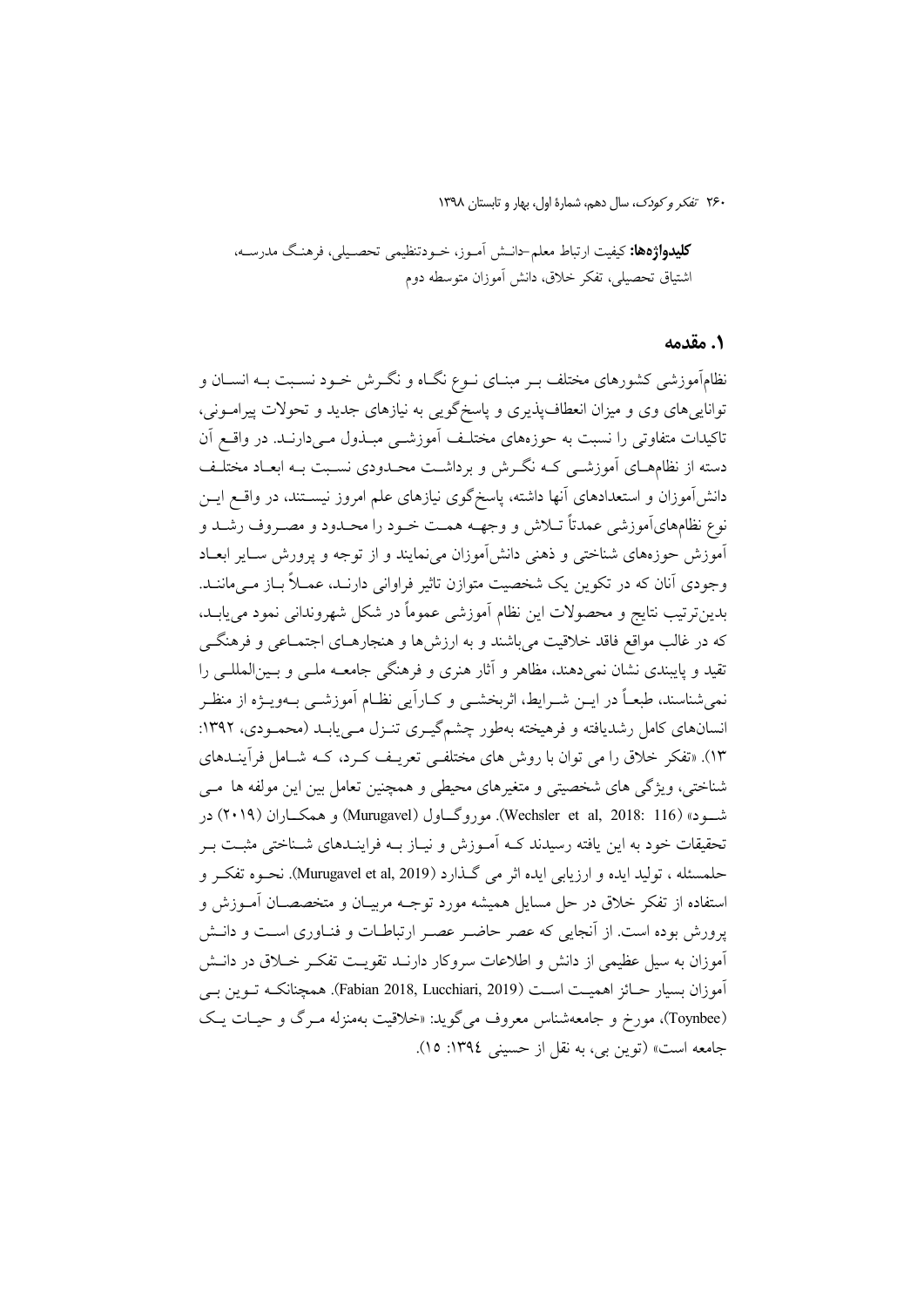فروبل(Froebel) خلاقیت را یکی از مهمترین نیازهای انسان می دانــد و معتقــد اســت آن فرایندی است که از کودکی آغاز می شود و با مرگ خاتمه می پابـد. پیـاژه دربـاره اهمیـت خلاقیت در تعلیم و تربیت می گوید: تربیت برای من عبـارت اسـت از پـرورش دادن افـراد خلاق، حتى اگر تعداد أنها زياد نباشد، حتى اگر أفرينشهاى يكي نسبت بـه ديگـرى محـدود باشد. باید مخترع و نوآور پرورش داد، نه دنباله رو و تبعیت جو، به همــین دلیــل اســت کــه پیامدهای تربیتی نظام پیاژه فهمیدن، ابداع کردن و آفریدن است. در سالهای اخیــر «نــواَوری و خلاقیـت» بـه عنـوان مفهـوم محـوري بـراي ايجـاد تغييـرات مهـم و اثـربخش از سـوي سیاستگذاران و برنامهریزان تربیتی شناسایی و معرفی شده است. تافلر در کتاب موج ســوم از سه موج که تمدن بشری تا به حال شاهد آن بوده است، سخن می گویــد: وی نــه تنهــا از خلاقیت به عنوان عامل پیش برنده تمدن موج دوم به سمت تمدن موج سوم یاد کرده، بلکـه از این مساله به عنوان یکی از نتایج طبیعی تمدن موج سوم نیز یاد مـی کنـد. تـافلر بــا تــذکر اینکه اساسی ترین ماده خام تمدن موج سوم که فرسایش نـدارد، اطلاعـات و تخیـل اسـت، خاطر نشان می سازد که در شرایط مذکور خلاقیت شــرط بقاســت و بــالطبع جوامــع جهــان سوم برای گریز از اینکه به یک زاغه نشین دهکده جهانی تبـدیل شــوند، بایــد بــا اتکــاء بــه خلاقيت افراد، موفق به تركيب فن أوريهاي پيشرفته بـا مختصــات تمــدن مــوج اولــي خــود شوند، تا به این ترتیب راه پیشرفت و توسعه اقتصادی و فرهنگی جوامعشـان را رقــم بزننــد (حسيني و محمودي ١٣٨٩).

یکی از عواملی که بر تفکر خلاق دانش آموزان نقش دارد، خودتنظیمی تحصـیلی اسـت (Wolters et al, 2018: 15). با توجه به این که پیشرفت تحصیلی از اهمیت ویـژمای برخـوردار است، محققان عوامل تاثیر گذار ب آن را، از جملیه خبودتنظیمی (Self-Regulated learning)، مورد مطالعه قرار دادهاند. خــودتنظیمی ســازهای اســت کــه از ســال ١٩٦٧ از ســوی بنــدورا (Bandura) مطرح شد. مطالعه اولیه در این زمینه، مبتنی بر خودتنظیمی به معنـای عـام کلمـه بود که زمینههای گوناگون فردی – خانوادگی و اجتماعی را مورد توجه قرار میداد، ولـی از دهه ۱۹۸۰، این سازه در زمینه یادگیری مطرح شـد. جـونز (Jones) (۲۰۱۹) تفکـر خــلاق و نقاد یک فرآیند پیچیده تأمل است که به افراد کمک می کند تا در تفکر و پیشرفت حرفـه ای خود تحلیلی تر عمل کنند. شواهد تحقیقاتی دو نکته مهم را نشـان مـی دهـد: (الـف) تفکـر خلاق به عنوان یک استراتژی شناختی در ارتباط با خودتنظیمی عمل می کنـد و (ب) تفکـر خلاق ممکن است محصول مهارتهای شناختی مختلفی از قبیل استراتژی های مختلف ماننــد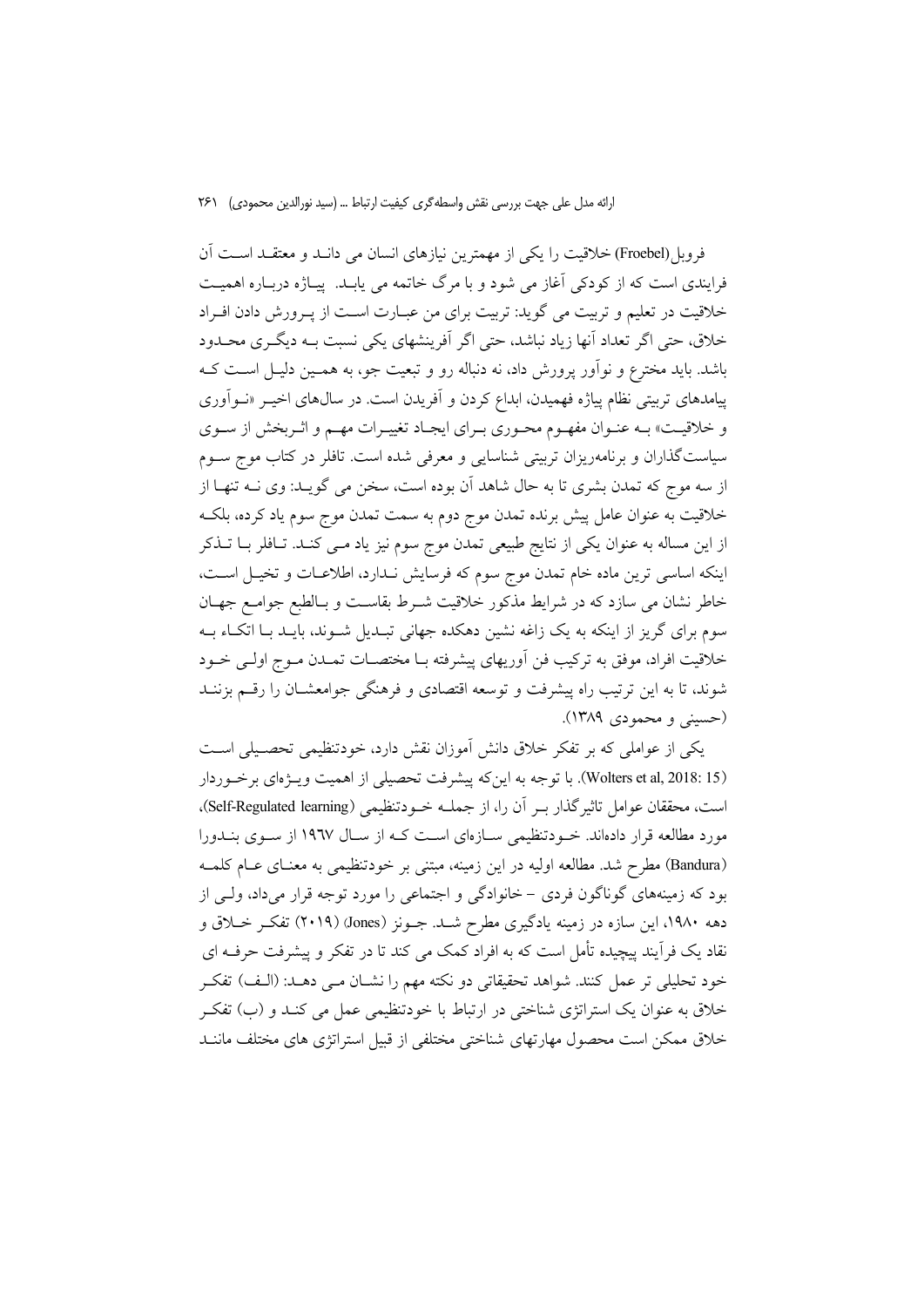خـود نظـارتي و خــودتنظيمي باشــد (Jones, 2019). ويــن(شـتاين (Weinstein) و همكــاران (۲۰۱۰)، بیان می کنند کـه خـودتنظیمی تحصـیلی شـامل فعالیـتهـا و فراینـدهای عـاطفی، انگیزشی، فرأشناختی (Meta Cognition) شـناختی و رفتـاری اسـت کــه فهــم، يــادگيری و یردازش معنادار همچون انسجام و یکپارچگی دانش جدید در حافظه را تسهیل می نمایـد. خودتنظیمی تحصیلی شامل مهارتهـای خوداَمـوزی (Self-instruction)، سـوال پرسـیدن از خـود (Self-questioning)، خودبــازييني (Self-monitoring) و تقويــت خــود (Self-reinforce) است که به دانش آموزان کمک می کند تا با استفاده از فراینـدهای شـناختی، پـادگیری آنهـا تسهيل شود (Ibid: 15).

یکی دیگر از عواملی که بر تفکر خلاق دانش آموزان تاثیر گذار است، اشـتیاق تحصـیلی است (Lopez & Jones, 2017: 172). اشـتياق تحصيلي، يكي از انواع اشتياق مـي باشــد و بــه میـزان انـرژی کـه یک یادگیرنده برای انجام کارهای تحصیلی خود، صرف می کنـد و نیــز بـه ميـزان اثربخشـي و كـارايي حاصـل شـــده، اطـــلاق مـــي شـــود. اشـــتياق تحصـــيلي معمـولاً بــه عنـوان ســاختار انگيزشــي بــه كــار بــــرده مـــي شـــود كــــه مـــنعكس كننـــده تعهـد یادگیرنده نسبت به تحصیل می باشد. دانش آمـوزانی کـــه اشـــتیاق تحصــیلی داشــته باشند، توجه و تمرکـز بیشـتری بـر مسـائل و موضـوعات مـورد هـدف یــادگیری دارنـــد، از انجـام رفتارهـای ناسازگارانه و نامطلوب اجتناب می کنند و در آزمونها عملکـــرد بهتــری دارند. اشتیاق دانش آموز در کلاس درس به طور گسـترده و در تکـالیف تحصـیلی بــهطـور خاص هدف مهم آموزش است (Ibid, 2017: 172, Dinçer & Doğanay, 2017: 81). عبلاوه بر این اشتیاق به عنوان پیش بینی کننده برجسته موفقیت تحصیلی دانشجو در کوتاه مــلـت و بلند مدّت است (قدمیور و همکاران، ۱۳۹۵). اشتباق تحصیلی منجس به رشید اجتماعی، شناختی و پیشرفت تحصیلی می گردد. دانشجویان مشتاق بیشتر مطالعه مـی کننـد، رضـایت تحصیلی بیشتری دارند و بیشتر فارغ التحصیل می شوند، بنابراین مفهوم اشتیاق تحصیلی ف تنها به خاطر ارزش خودش به عنوان یک هدف آموزشی، بلکه به خاطر ارتباط منطقی آن بـا پیامدهای اَموزشی بسیار ارزشمند و حائز اهمیت است (همان).

همچنین فرهنگ مدرسه نیز نقسش مـوثری بـر پیشـرفت تحصـیلی دارد ( Veeriah et al, 2017). فرهنگ مدرسه باید دارای ویژگیهایی باشد که بتواند ضـمن ایجـاد اشـتراک در بـین مفروضات بنیادی، ارزشها و هنجارهای دانش آمـوزان یـک مدرســه، آن مدرســه را از ســایر مدارس متمايز سازد. الســاندرو (Alessandro) و ســاد (Sadh) (١٩٩٧) فرهنگ مدرســه را از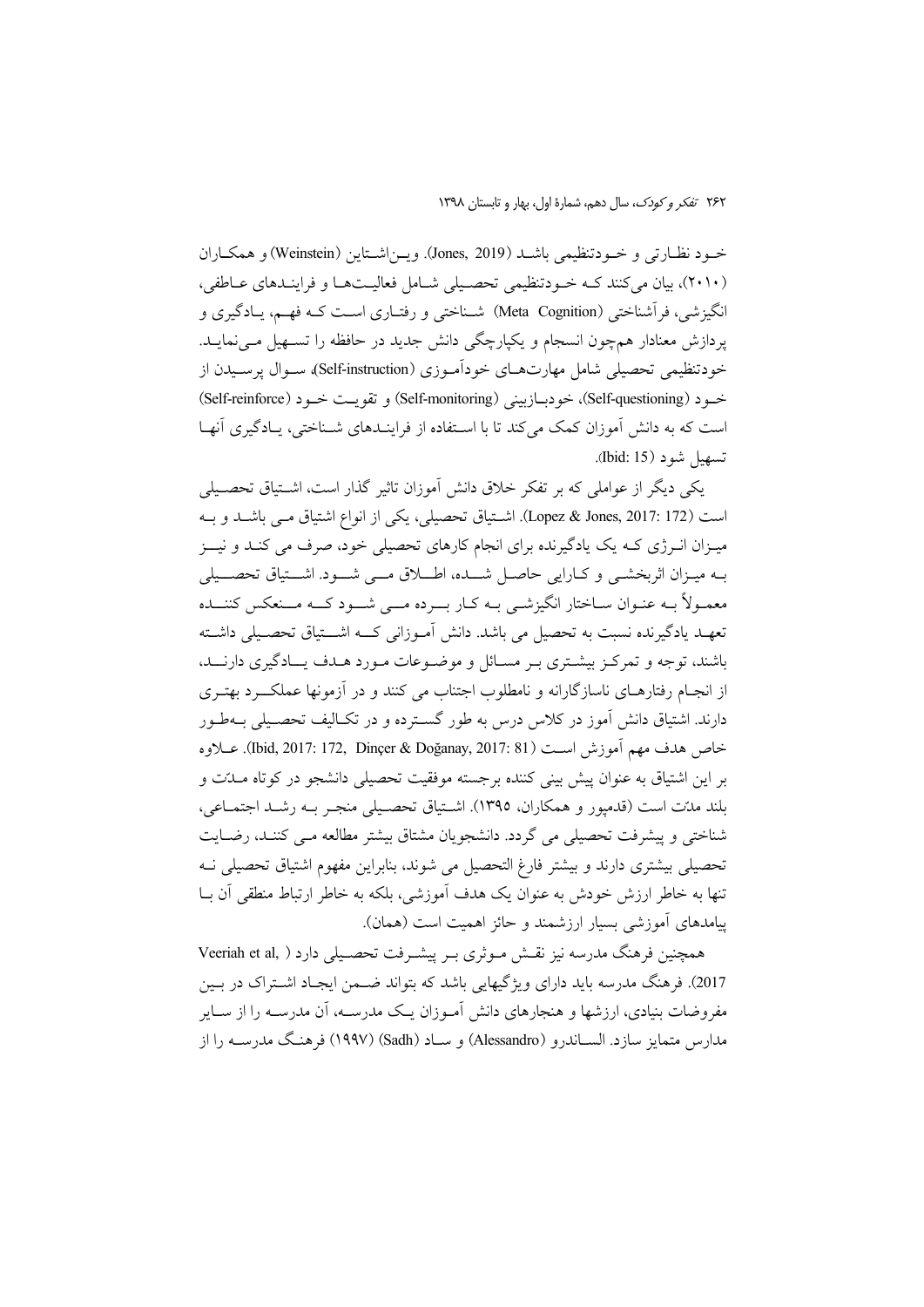لحاظ نوع حمايت اجتماعي به چهار بعد تقسيم نموده اند. بعد اول، روابط دانش آموزان کـه به نحوه ارتباط دانش آموزان با یکدیگر اشاره مـی کنـد. بعـد دوم، روابـط دانـش آمـوزان و معلمان كه به كيفيـت و نحـوه تعــاملات دانــش آمــوزان و معلمــان اشــاره دارد. بعــد ســوم، انتظارات هنجاری که به میزان رعایت مقررات در مدرسه توسط دانش آمـوزان اشــاره دارد و بعد چهارم، فرصت اَموزشی که به چگونگی ارائه فرصـتها و امکانــات اَموزشــی در مدرســه اشاره دارد (Ibid, 2017). فرهنگ مثبت مدرســه کــاراَیی و بهــره وری مدرســه را بهبــود مــی بخشد. در مدارس با فرهنگهای منفی یا دلسـرد، هـیچ درکـی از تعهـد بــه رسـالت مدرســه احساس نمی شود. در مدارس با فرهنگ حرفه ای قوی، دانش آموزان در هنجارهـای پایــدار تحصیلی و بهسازی سهیم می شوند. در این مدارس فرهنگ همکـاری بـرای حـل مسـاله، برنامه ریزی و تصمیم گیری برای دست یابی اطلاعات را تقویـت مـی کنـد ( Sabancı et al, .(2017: 25, Dooley et al, 2017: 78

یکی دیگر ًاز عواملی که نقش بسزایی در تفکر خلاق دانش آموزان دارد، کیفیت رابطـه معلم و دانش آموز می باشد (Gehlbach et al, 2016: 342). غالب روابط موجــود در مــدارس بین معلمان و دانش آموزان اسـت؛ بـا ایــن شــرایط مســئولیت اصلـــــی فراینــد یـاددهی – یادگیری بر عهده معلمان اســت. معلمی بــه عنوان عضوی از بافت آموزشـــی بر انگیــزش دانش آموزان تاثیر می گذارد. این شـــرایط حتی در زمینه باورهــای آنــان در مــورد موضــوع تدریس نیز قابل تامل اســت؛ طوری که شیوه و دیــدگاه معلــم بــه یـک موضــوع درســـــی چگونگی طراحی و شیوه تدریس در مدرسه را نیز تعیین می کند (Ibid: 342).

روابط نزدیک با معلمهما، رشــــد اجتمــاعییحــاطفی ســالمی را بــه وجــود مــی اَورد و همچنین منجر به ســازگاری با مدرســه و موفقیت در مدرسـه مــی شــــود. بــا توجــه بــه اهمیت رشد و پرورش خلاقیت در دانش آمـوزان متوسـطه و بررســی مـرور مبــانی نظـری تحقيق اين فرضيه شكل گرفت: «كيفيت ارتباط معلم-دانـش آمـوز قـادر اسـت بـين رابطـه خودتنظیمی تحصیلی، فرهنگ مدرسه و اشتیاق تحصیلی با تفکر خلاق نقش واسـطه گـری ايفا كند». بنابراين مساله اصلي تحقيق حاضر اين است كــه خــودتنظيمي تحصـيلي، فرهنـگ مدرسه و اشتیاق تحصیلی بر تفکر خلاق در دانش آموزان متوسطه با واسـطه گـری کیفیـت ارتباط معلم-دانش أموز تاثير دارد؟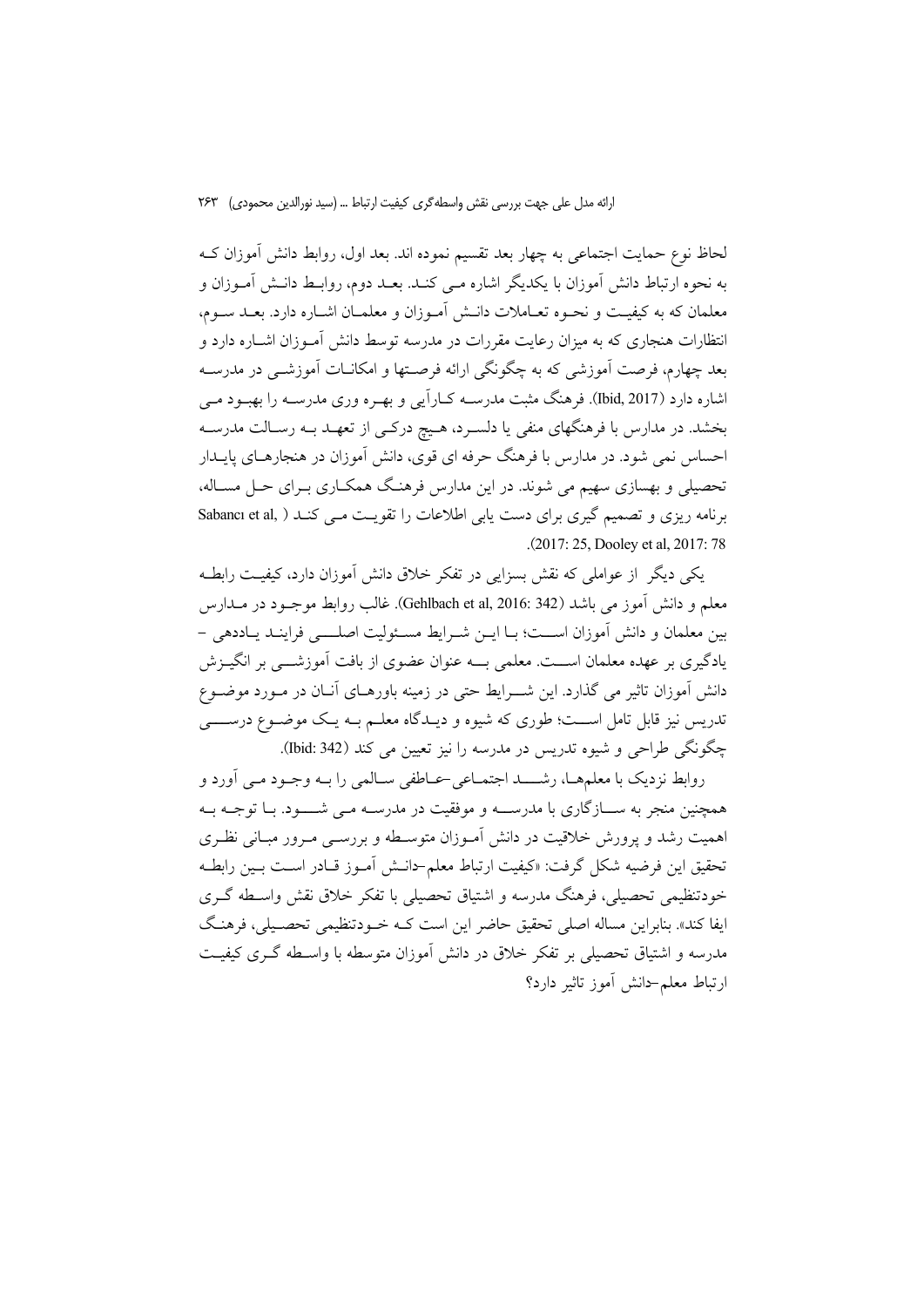۲۶۴ تفكر وكودك، سال دهم، شمارة اول، بهار و تابستان ١٣٩٨

## ٢. چهارچوب نظري

خودتنظیمی یکی از توانمندیهای انسان در اعمال کنترل بر افکار، احساسات و رفتـار خــود است که از طریق آن انسان بر رفتار خود نظارت میکند و با توجـه بـه معیارهـای فـردی در مورد آن قضاوتمی کند و ارتباطات و مهارتهای فـردر را شـکل مـی دهــد. نحـوه مـدیریت خودتنظیمی به عنوان یک عامل کلیدی در کیفیت ارتباط معلم-دانــش آمــوز و تفکــر خــلاق دانش آموزان نقش دارد و با ارتقای سلامتی مرتبط است و در کنترل سلامتی اهمیت ویـژه-ای دارد (Mulvihill et al. 2020).

چگونگی کیفیت رابطهٔ معلم و دانش آموز تا حد زیادی از خودتنظیمی، فرهنگ مدرسـه و اشتیاق تحصیلی نشات می گیرد. به عنوان دانـش آمـوز، وقتـی معلمـان خـود را دوسـت میداشتیـم یا به آنها عشق می ورزیــدیم، در خوانــدن درسهایشــان ســعی و تــلاش بیشــتری میکردیم و بیشتر یاد می گرفتیم. این مهم است که دانش آمـوزان نظـر مثبتـم از معلمانشــان داشته باشند، چرا که رهبری معلمان درکلاس درس اثـر زیـادی در ایجـاد محـیط آموزشــی مؤثر دارد و کیفیت رفتار میانفردی معلم و ارتباط بــا دانشــآموزان نشــانهای اســت از کیفیــت رهبری در کلاس درس رفتار میان فردی معلم و خوب بودن او جنبه هـای مهـم از محـیط کلاس هستند (Gehlbach et al, 2016). معلمان برای بهینه کردن شرایط محـیط، مـبی بایســتـی تلاش كنند تا محيط يادگيري قوي ايجاد كنند ممكن است معلمـان قـادر بـه ايجـاد محـيط کلاسی مطلوب تری باشند، محیطی موافق که از طریق روابط میانفردی مثبت شناسایی شــده باشد که در آن هر فردی احساس خوبی داشته باشد.

همانطور که در بحث های قبلی اشاره شد محققان متعددی با استفاده از مـدلهای تحلیــل مسیر و مدل معادلات ساختاری به بررسی متغیرات پرداخته انــد. مطالعــات انجــام گرفتــه در جدول شماره ۱ به همراه روشهای تحلیل و نتایج بدست آمده خلاصه شده است

جدول شماره۱. پیشینه یژوهش های انجام گرفته

| نتايج                                                                                                                                                                                                                                                                                                                                                              | عنوان                                                                                                                                         | محققين          |
|--------------------------------------------------------------------------------------------------------------------------------------------------------------------------------------------------------------------------------------------------------------------------------------------------------------------------------------------------------------------|-----------------------------------------------------------------------------------------------------------------------------------------------|-----------------|
| نتايج حاصل از تجزيه و تحليل فرضيات پژوهش نشان داد: روش<br>تدریس فعال بر اشتیاق تحصیلی دانش[موزان پسر پایه ششم مقطع<br>ابتدایی شهرستان بردسکن تاثیر معناداری دارد، روش تدریس فعال<br>بر خودتنظیمی دانش[موزان پسر پایه ششم مقطع ابتدایی شهرستان<br>بردسکن تاثیر معناداری دارد و در نهایت روش تدریس فعال بر<br>خودكارأمدى تحصيلى دانشأموزان پسر پايه ششم مقطع ابتدايي | بررسى تاثير روش تدريس<br>فعال بر اشتياق تحصيلي،<br>خودتنظیمی و خودکارأمدی<br>تحصيلي دانش[موزان پسر<br>پایه ششم مقطع ابتدایی<br>شهرستان بردسكن | ترشيزي<br>(144) |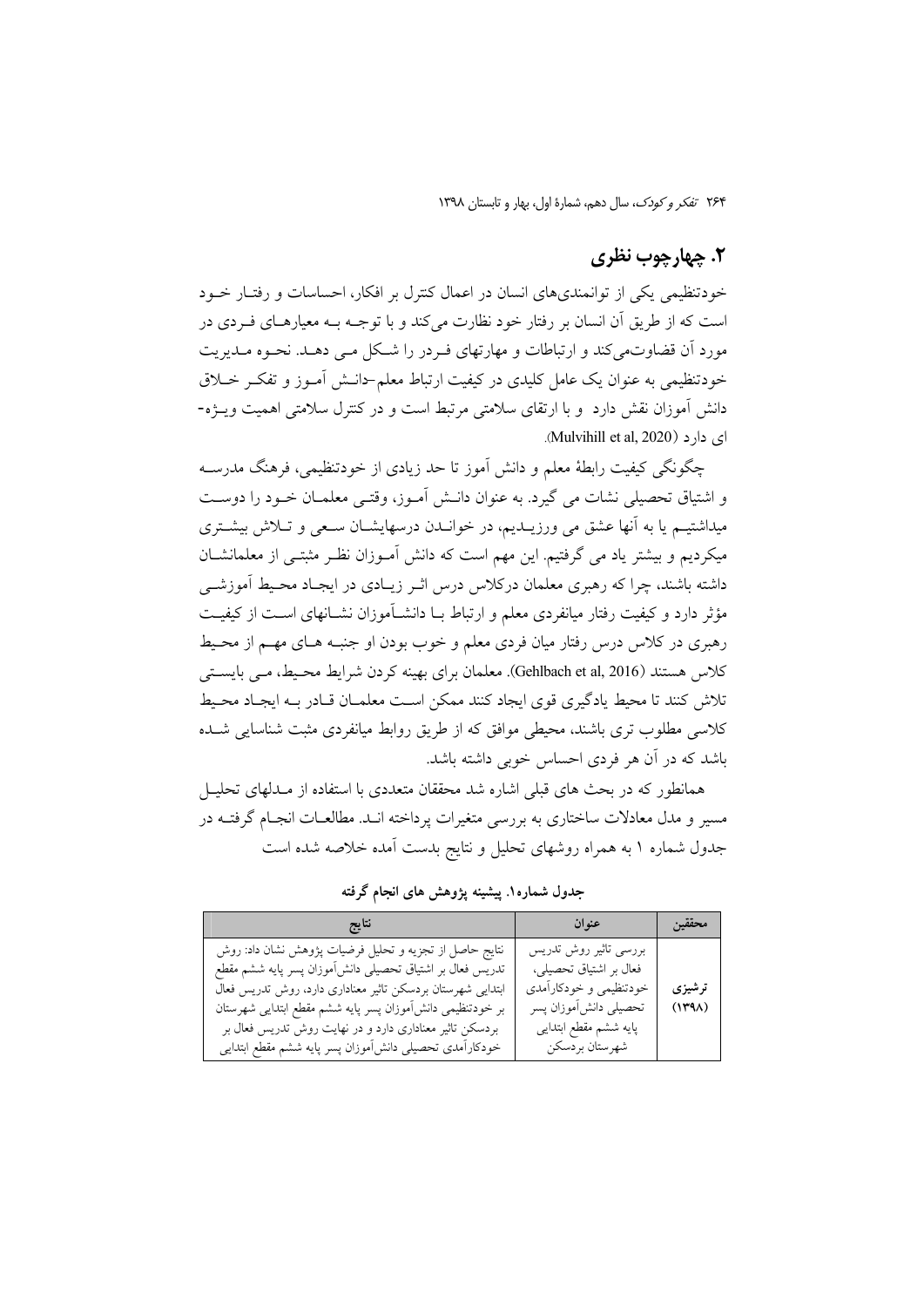# ارائه مدل على جهت بررسي نقش واسطهگري كيفيت ارتباط … (سيد نورالدين محمودي) ٢۶۵

| شهرستان بردسكن تاثير معناداري دارد.                                                                                                                                                                                                                                                                                                                                                                                                                                  |                                                                                                                                                  |                                             |
|----------------------------------------------------------------------------------------------------------------------------------------------------------------------------------------------------------------------------------------------------------------------------------------------------------------------------------------------------------------------------------------------------------------------------------------------------------------------|--------------------------------------------------------------------------------------------------------------------------------------------------|---------------------------------------------|
| فرضیه اصلی تحقیق بیانگر این بود که سبک مدیریت کلاس اساتید<br>با یادگیری خودتنظیمی ،اشتیاق به یادگیری و عملکرد تحصیلی<br>دانشجويان رابطه مستقيم دارد ببررسي فرضيه فرعى اول تحقيق<br>نشان داد که سبک مدیریت کلاس اساتید با یادگیری خودتنظیمی<br>رابطه مستقيم وجود دارد وفرضيه فرعى دوم تحقيق نشان داد بين<br>مدیریت کلاس اساتید با اشتیاق به یادگیری رابطه عکس وجود<br>دارد وفرضيه فرعى سوم تحقيق نشان داد بين مديريت كلاس<br>اساتید با عملکرد تحصیلی رابطه وجود دارد. | بررسي رابطه سبك مديريت<br>كلاس اساتيد با يادگيري<br>خودتنظیمی، اشتیاق به<br>یادگیری و عملکرد تحصیلی<br>دانشجويان دانشگاه امام على<br>شهرستان طبس | حسين<br>پور مقدم<br>(144)                   |
| در این پژوهش با استفاده از روش الگوی معادلات ساختاری مدل<br>خلاقیت هیجانی با توجه به سبک تعامل معلم و شاگرد طراحی شد<br>و در این مدل تعامل معلم و شاگرد اثر مستقیم بر تفکر خلاق دانش<br>آموزان دارد.                                                                                                                                                                                                                                                                 | ارائه مدل خلاقيت هيجاني<br>با توجه به سبک تعامل معلم<br>و شاگرد و انگیزش هیجانبی                                                                 | رستمى<br>(144V)                             |
| یافته های تحقیق نشان داد که سبک های تفکر و راهبردهای<br>یادگیری خودتنظیمی با میزان خلاقیت دانشجویان دانشگاه پیام نور<br>تاثیر دارد.                                                                                                                                                                                                                                                                                                                                  | رابطه سبک های تفکر و<br>راهبردهاي يادگيري<br>خودتنظیمی با میزان<br>خلاقيت دانشجويان دانشگاه<br>پیام نور                                          | كشورى<br>(1490)                             |
| براساس آزمون ضريب همبستگي پيرسون ميان معدل و خلاقيت،<br>میان خلاقیت و یادگیری خودتنظیمی و میان معدل و یادگیری<br>خودتنظیمی این دانشجویان همبستگی مثبت معنادار مشاهده شد.                                                                                                                                                                                                                                                                                             | بررسي رابطه راهبردهاي<br>خودتنظیمی و خلاقیت با<br>عملكرد تحصيلي<br>دانشجويان علوم پزشكي                                                          | صلحي و<br>همكاران<br>(144)                  |
| دانشجویان دارای مشارکت گروهی بالا در دانشگاه موفق بودند.<br>دانش اًموزان با بالاترین نمرات رفتاری و شناختی در مدرسه<br>راهنمایی در دانشگاه موفق هستند.                                                                                                                                                                                                                                                                                                               | بررسي نقش سوابق دانش<br>اموزان در مشارکت گروهی<br>مدارس متوسطه و ارتباط آن<br>با سازگاری و موفقیت<br>تحصیلی در دانشگاه                           | وان رويج<br>و ِ<br>همكاران<br>$(Y \cdot V)$ |
| در تحقیقات خود به این یافته رسیدند که آموزش و نیاز به<br>فرایندهای شناختی مثبت بر حلمسئله ، تولید ایده و ارزیابی ایده اثر<br>می گذارد.                                                                                                                                                                                                                                                                                                                               | نقش نیاز به شناخت در<br>فرايندهاي تفكر خلاق                                                                                                      | موروگاول<br>و<br>همكاران<br>(1.19)          |
| تفکر خلاق و نقاد یک فرأیند پیچیده تأمل است که به افراد کمک<br>می کند تا در تفکر و پیشرفت حرفه ای خود تحلیلی تر عمل کنند.<br>شواهد تحقیقاتی دو نکته مهم را نشان می دهد: (الف) تفکر خلاق<br>به عنوان یک استراتژی شناختی در ارتباط با خودتنظیمی عمل می<br>کند و (ب) تفکر خلاق ممکن است محصول مهارتهای شناختی<br>مختلفی از قبیل استراتژی های مختلف مانند خود نظارتی و<br>خودتنظيمي باشد                                                                                  | استفاده دانشجويان از<br>مهارت های تفکر خلاق ،<br>خود تنظیم و سبک تفکر<br>انتقادی به عنوان واسطه<br>گری بالقوه برای حل مسئله<br>خلاق              | جونز<br>(1.19)                              |
| نتايج نشان داد كه تفكر خلاق مفاهيم فراشناختى و تنظيم فعاليت به<br>عنوان یک ویژگی پایدار به واسطه شیوه های گوناگون خودمحیط،                                                                                                                                                                                                                                                                                                                                           | تاثیر خودتنظیمی بر تفکر<br>خلاق                                                                                                                  | دی بروین<br>(1.19)                          |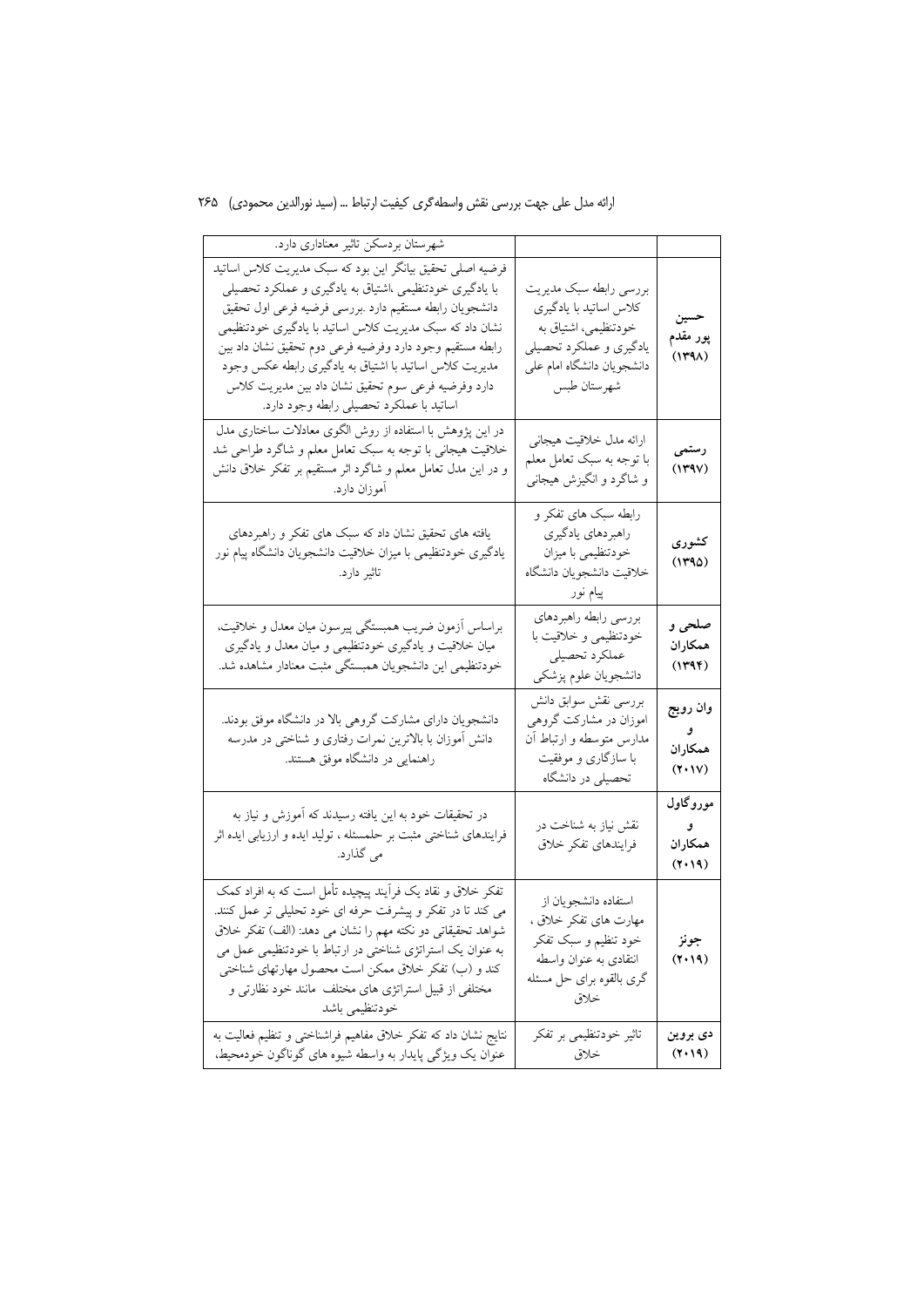۲۶۶ تفكر وكودك، سال دهم، شمارة اول، بهار و تابستان ١٣٩٨



شکل شماره ۱. مدل فرض علمی پژوهش

براساس مدل مفهومی پژوهش خودتنظیمی تحصیلی، فرهنگ مدرسه و اشتیاق تحصـیلی به عنوان متغیر مستقل، کیفیت ارتباط معلم و دانش آموز بــه عنــوان متغیــر واســطی و تفکــر خلاق به عنوان متغیر وابسته در نظر گرفته شد. براساس مدل مفهومی پژوهش فرضیات زیــر قابل طرح می باشد.

١. بهنظر مي رسد خودتنظيمي تحصـيلي بـر كيفيـت ارتبـاط معلــم و دانــش|مــوز تــاثير مثبت دارد.

۲. به نظر می رسد فرهنگ مدرسه بر کیفیت ارتباط معلم و دانش آموز تاثیر مثبت دارد. ۳. به نظر می رسد اشتیاق تحصیلی بر کیفیت ارتباط معلم و دانش آموز تاثیر مثبت دارد. ٤. به نظر می رسد کیفیت ارتباط معلم و دانش آموز بر تفکر خلاق دانـش آمــوزان تــاثیر مثبت دارد.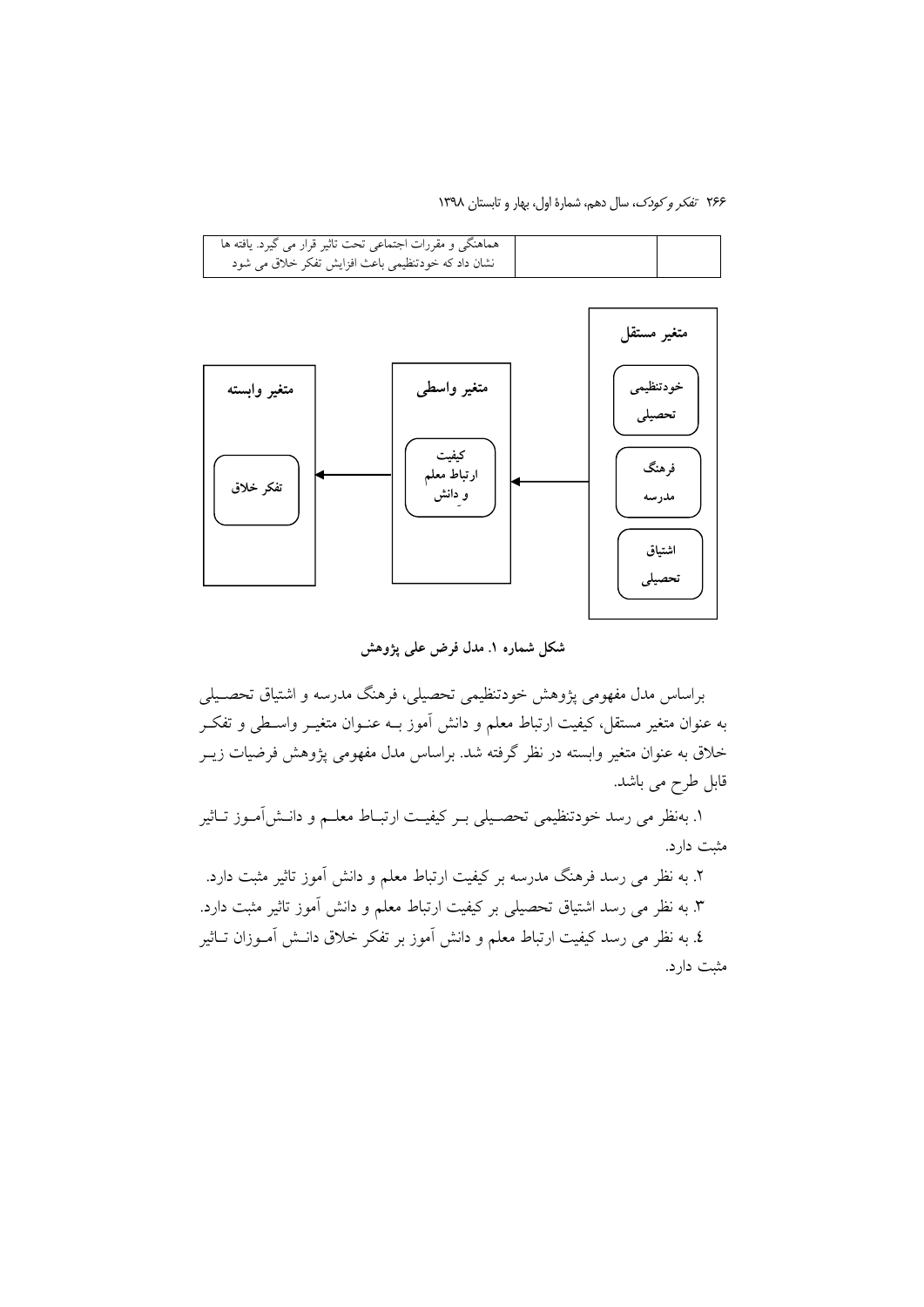# ۳. روشىشناسى پژوهش

به طور كل، انواع تحقيق با توجه به دو ملاک، الف) هدف و ماهيت تحقيــق، و ب) نحــوه گردآوری دادهها تقسیم بندی می شوند. از آنجا که می توان از نتایج تحقیـق حاضـر در جهـت ارتقای تفکر خلاق دانش آموزان استفاده کرد، می توان آن را از نظر هدف و ماهیت تحقیــق، در رده تحقیقات کاربردی به حساب آورد؛ زیرا هــدف تحقیقــات کــاربردی، توســعه دانــش کاربردی در یک زمینه خاص است. روش اجرای پــژوهش حاضـر توصــیفی-همبســتگی از نوع مدل پاپی معادلات ساختاری است.

# ٤. شركت كنندگان پژوهش

جامعه آماري يژوهش حاضر شامل كليه دانــش آمــوزان دوره دوم متوســطه مــدارس منــاطق غرب شهر تهران در سال تحصیلی ۹۷–۱۳۹۸ است. حجم نمونه پژوهش (۵۹۱۰) با اسـتفاده از جبدول کر جسبی (Krejcie) و مورگیان (Morgan) تعبداد ۳۶۱ نفیر لحیاظ شبد. بیرای جلوگیری از ریزش نمونه آماری و کفایت بهتـر نمونــه تعــداد ٤٠٠ پرسشـنامه بــه صــورت روش نمونه گیری خوشـه ای چنـد مرحلـه تصـادفی (Cluster Random Sampling) توزیـع گردید. از بین مدارس مناطق غرب شهر تهران شش مدرسـه بـه صـورت تصـادفی انتخـاب گردیدند و سپس از رشته های مورد تدریس در مدارس متوسطه سه رشته ریاضی خیزیک، علوم تجربی و علوم انسانی انتخاب شدند و از هر رشته دو کلاس در نظر گرفتـه شــد و بــه پرسشنامه های پژوهش پاسخ دادند. پس از حذف ۲۱ تا از پرسشنامه های مخـدوش تعـداد ۳۷۹ پرسشنامه تعداد ۱۶۹ پسر و ۲۱۰ دختر وارد فرایند تجزیه و تحلیـل شـدند. ویژگیهـای جمعیت شناختی نمونه های آمـاری پــژوهش بــه تفکیکــی جنســیت و رشــته تحصــیلی در جدول شماره ۱ آمده است.

## جدول شماره ۲. ویژگیهای جمعیت شناختی نمونه های آماری پژوهش به تفکیک جنسیت و رشته تحصيلى

|                          | کل      | دختر   |         | پسر                |         | رشته تحصیلی |
|--------------------------|---------|--------|---------|--------------------|---------|-------------|
| درصد                     | فراواني | در صد  | فراواني | درصد               | فراواني |             |
| $\gamma$ $\sim$ $\gamma$ | ۱۱۷     | 771.9  | ٦٧      | 719.0 <sub>0</sub> | ٥٠      | علوم انسانی |
| 7.54                     | ۱۲۷     | 777.7A | ₩       | 752.91             | ٥٩      | علوم تجربي  |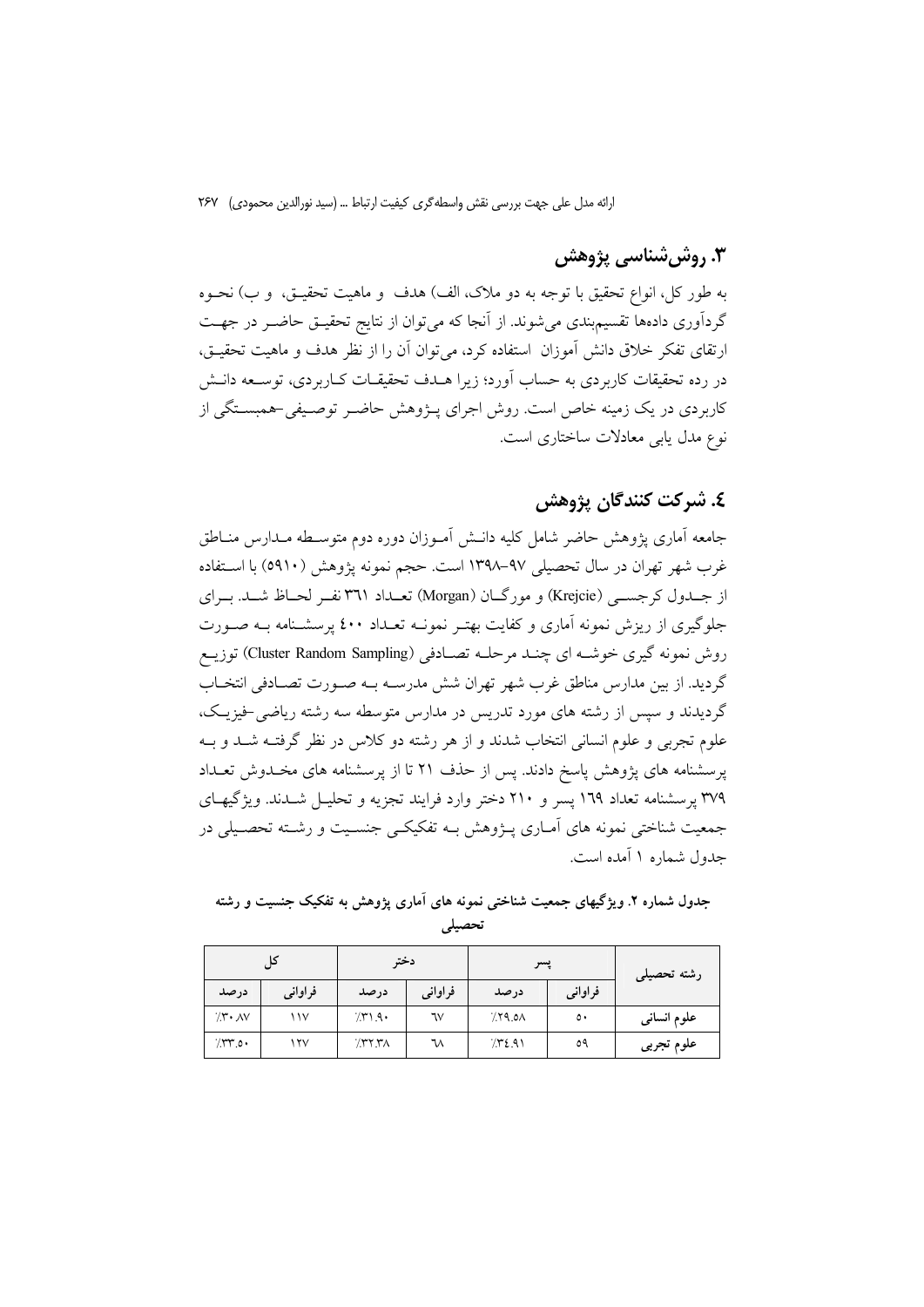۲۶۸ تفکر و کودک، سال دهم، شمارهٔ اول، بهار و تابستان ۱۳۹۸

| 770.71    | ۱۳٥        | 750.51 | ٧٥           | 750.0                | ٠  | ریاضی-فیزیک |
|-----------|------------|--------|--------------|----------------------|----|-------------|
| $\ddotsc$ | <b>۳V۹</b> |        | $\mathbf{y}$ | $\ddot{\phantom{1}}$ | ٦٩ |             |

## ٥. ابزارهای پژوهش

در پژوهش حاضر برای اندازه گیری متغیرهــای خــودتنظیمی تحصــیلی، فرهنـگ مدرســه و اشتیاق تحصیلی، تفکر خلاق و کیفیت ارتباط معلم–دانش آموز از پرسشنامه هـای اسـتاندارد زير استفاده شده است:

۱.۵ پرسشنامه خودتنظیمی تحصیلی

این مقیاس توسط زیمرمن و مارتینزیونز (۱۹۸۸) ساخته شــده اســت. مقیــاس مــذکور دارای ۲۷ ماده است که ۲٤ ماده اول، مربوط به راهبردهای چهاردهگانه یادگیری خـودتنظیمی بـوده و نمره كل فرد، حاصل جمع اين ٢٤ ماده است.اين راهبردها شامل: خودارزشـيابي، ســازمان دادن و انتقال، هدف گـذاري و بر نامــهريــزي، پادداشــتبــرداري و خــودکنترلي، جســتجوي اطلاعات، سازماندهی محیط، خودپیامدی، مرورذهنی و حفـظ کـردن، جســتجوی کمـک از همسالان، جستجوی کمک از معلم، جستجوی کمک از بزرگسالان، مرور نکتهها، یادداشت و جزوات، مرور تکالیف درسی و امتحانات و مرور کردن کتابهای درسی می باشد. پایایی این پرسشنامه را میرزائیان و همکاران (۱۳۹۱) بـــا اسـتفاده از روش آلفـــای کرونبـــــاخ ۸۷ ٪ گزارش داده است. همچنین روایی V۸ CVR. به دست آمده است.

نمرهگذاری این پرسشنامه بصورت مستقیم و لیکرت شامل گزینههای بندرت، گه گــاهیِ، غالبا و اکثر اوقات است که به ترتیب نمرههای ۱، ۲، ۳ و ٤ را به خوداختصاص میدهند.

| نسبت<br>مجذور كاى<br>دو به درجه<br>آزادی<br>$(\gamma 2/df)$ | جذر براورد<br>واريانس<br>خطاي تقريب<br>(RMSEA) | شاخص<br>برازن <i>د گی</i><br>تطبيقى<br>(CFI) | شاخص<br>نكويبي<br>برازش<br>(GFI) | شاخص برازش<br>هنجار نشده<br>(NNFI) | شاخص<br>نرم شده<br>برازندگی<br>(NFI) | شاخص<br>تعديل شده<br>نکویی<br>برازش<br>(AGFI) |
|-------------------------------------------------------------|------------------------------------------------|----------------------------------------------|----------------------------------|------------------------------------|--------------------------------------|-----------------------------------------------|
| 7/07                                                        | $\cdot$ / $\cdot$ 27                           | .49                                          | $\cdot$ /9 $\wedge$              | $\cdot$ /99                        | $\cdot$ /9 $\wedge$                  | .47                                           |

جدول ۳. شاخصهای برازش مربوط به تحلیل عامل تأییدی پرسشنامه خودتنظیمی تحصیلی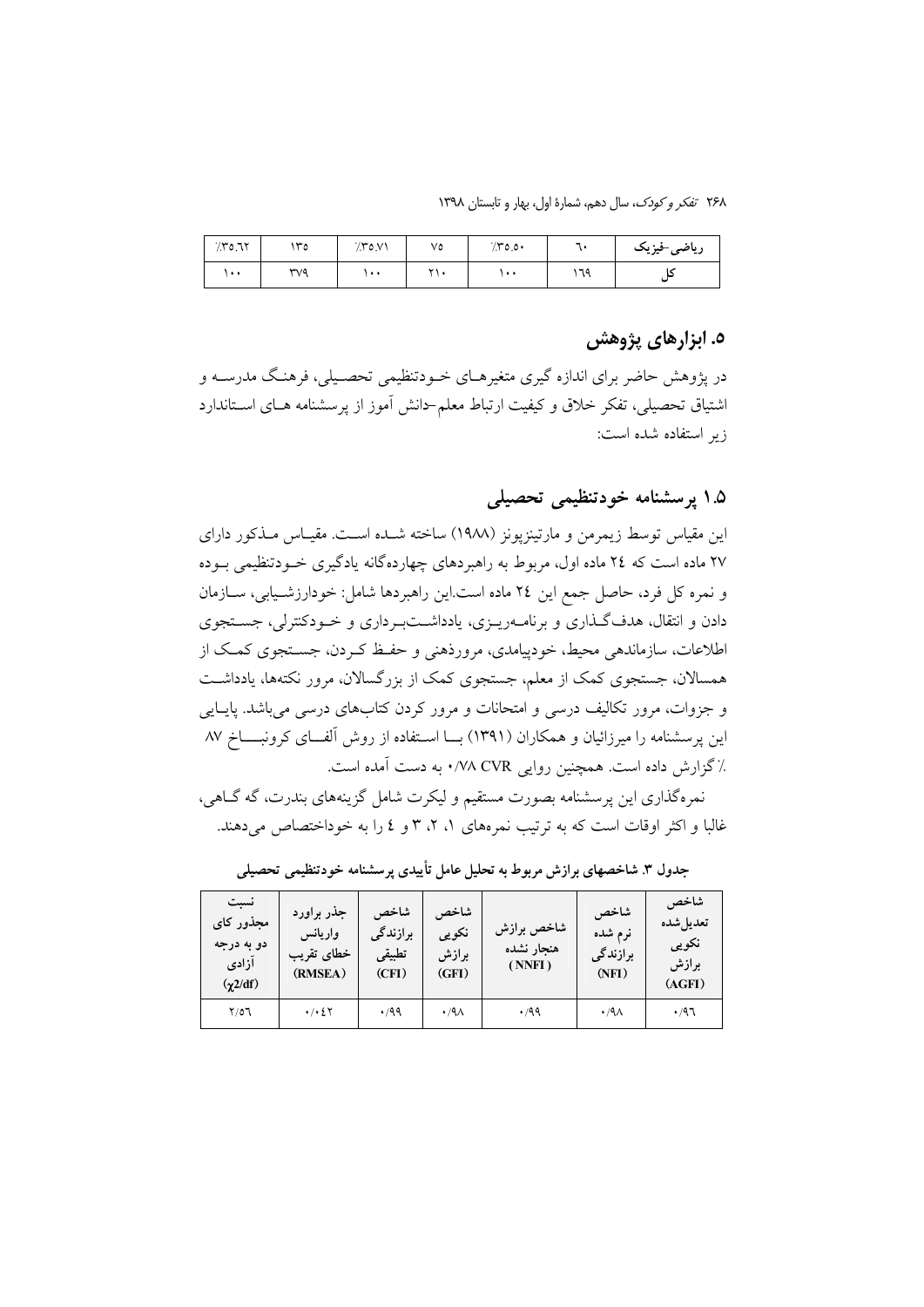۲.۵ کیفیت ارتباط معلم و دانش آموز

به منظور ســـنجش ارتباط معلم حانش أمــوز از نســخه تغيــر يافتــه پرسشـــــنامه اســتاندارد تعامل معلم (Questionnaire of Teacher Interaction) استفاده خواهد شـد. ايــن يرسشـنامه شامل ۱۸ماده اســت که هر ماده روی یک مقیاس ۵ درجه ای از (هرگـز تــا همیشــه) نمـره گذاری می شود. پرسشـــنامه با بهره گرفتن از نظر اساتید و پس از آن بــا همکــاری گروهــی از دانش آموزان مورد بررسی قرار گرفت و در نسخه نهایی جهت انجام یژوهش آمـاده شــد. این پرسشنامه که سه مقیاس رفتاری (تفاهم، رهبری و رفتاردوستانه) معلــم را مــورد بررســی قرار می دهد. در مطالعـهٔ قربـانی (١٣٩٥) ضـرایب همسـانی درونـی زیرمقیاسـهای تفـاهم، رهبری و رفتاردوستانه به ترتیب برابر با به ۰/۷۰ و ۰/۷۷ و ۰/۷۵ دست آمد.

جدول ۴. شاخصهای برازش مربوط به تحلیل عامل تأییدی پرسشنامه کیفیت ارتباط معلم و دانش آموز

| انسبت مجذور   | جذر براورد                       | شاخص              | شاخص  | شاخص        | شاخص نرم | شاخص                |
|---------------|----------------------------------|-------------------|-------|-------------|----------|---------------------|
| کای دو به     | واريانس                          | برازندگی          | نكويى | برازش هنجار | شده      | تعديل شده           |
| درجه آزادی    | خطاى تقريب                       | تطبيقى            | برازش | نشده        | برازندگی | نکویی برازش         |
| $(\chi 2/df)$ | (RMSEA)                          | (CFI)             | (GFI) | (NNFI)      | (NFI)    | (AGFI)              |
| $Y/Y$ .       | $\cdot/\cdot$ $\uparrow\uparrow$ | $\cdot$ /9 $\vee$ | .40   | $\cdot$ /97 |          | $\cdot$ /9 $\wedge$ |

## ۳.۵ پرسشنامه فرهنگ مدرسه

برای سنجش متغیر فرهنگ مدرسه از پرسشنامه فرهنگ مدرســه الســاندرو و ســاد (۱۹۹۷) استفاده شد. این مقیاس از ۲۵ گو یه تشکیل شده است که چهار بعــد روابــط دانــش آمــوزان (٤گویه)، روابط دانش آموزان و معلمان (٦ گویه)، انتظارات هنجاری (٧ گویه) و فرصــتهای آموزشی (۸ گویه) را می سنجد. گویه ها براسـاس طیـف لیکـرت پـنج درجـه ای از کـاملا مخالفم «۱» تا کاملا موافقم «۵» تنظیم شده است. قلاوندی و همکـاران (۱۳۹۱) در پـژوهش خود ضریب پایایی این مقیاس را به ترتیب برای روابط دانـش آمـوزان ۰/۷۸، روابـط دانـش آموزان و معلمان ۰/۸۳، انتظارات هنجاری ۰/۸٤ و فرصتهای آموزشی ۰/۸٦ گـزارش نمــوده اند. در پژوهش حاضر پایایی پرسشنامه فرهنگ مدرسه ۰/۸٥ به دست آمده است کــه نشــان از پایایی قابل قبول ابزار دارد.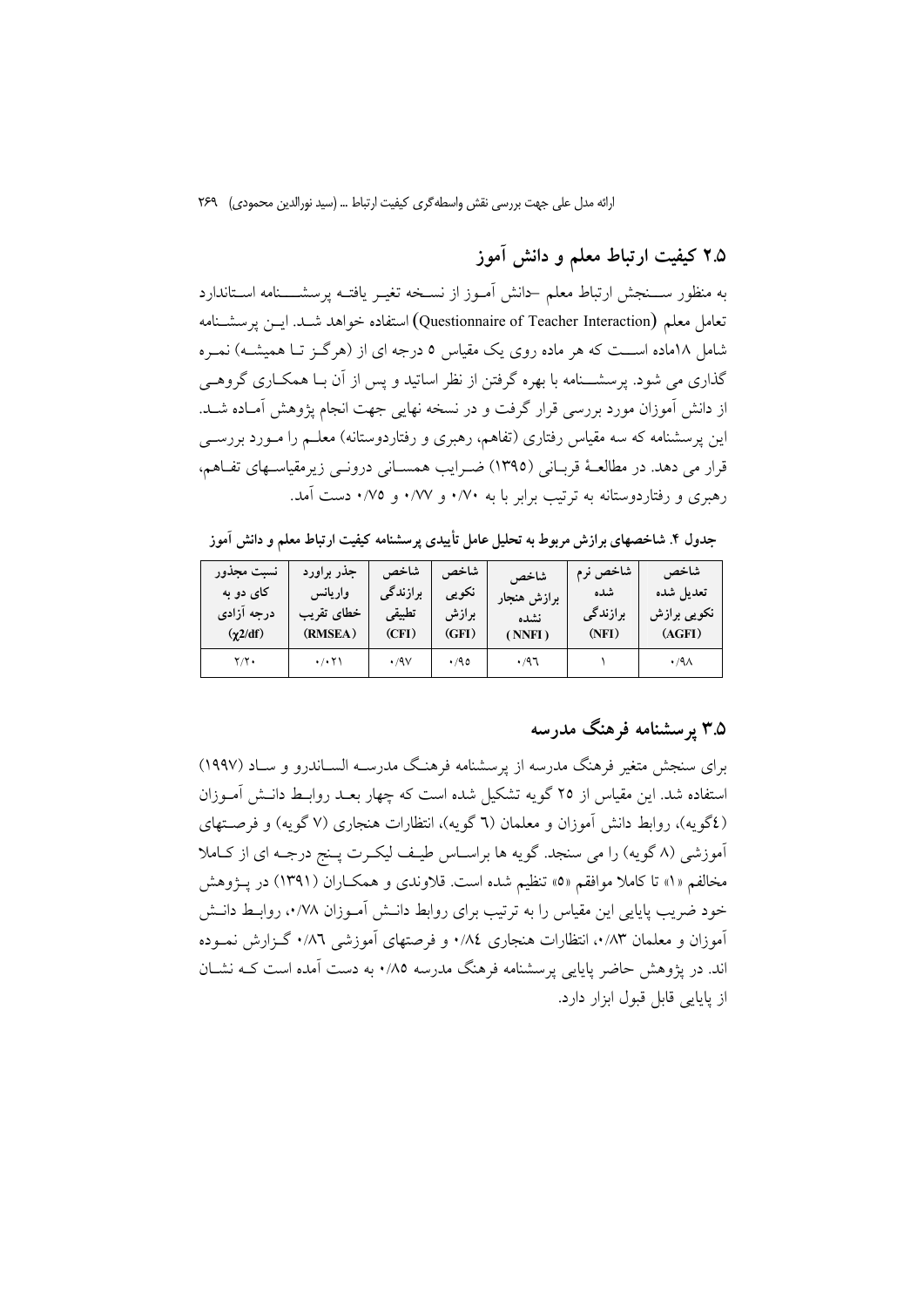| نسبت مجذور<br>کای دو به<br>درجه آزادی<br>$(\chi 2/df)$ | جذر براورد<br>واريانس<br>خطاي تقريب<br>(RMSEA) | شاخص<br>برازندگی<br>تطبيقي<br>(CFI) | شاخص<br>نكويى<br>برازش<br>(GFI) | شاخص<br>برازش<br>هنجار نشده<br>(NNFI) | شاخص نرم<br>شده<br>برازندگی<br>(NFI) | شاخص<br>تعديل شده<br>نكويي<br>برازش<br>(AGFI) |
|--------------------------------------------------------|------------------------------------------------|-------------------------------------|---------------------------------|---------------------------------------|--------------------------------------|-----------------------------------------------|
| ۱/۹۳                                                   | $\cdot/\cdot$ ۳۲                               | $\cdot$ /9 $\wedge$                 | ۰/۹٦                            | ۰٬۹۹                                  | $\cdot$ /90                          |                                               |

جدول۵. شاخصهای برازش مربوط به تحلیل عامل تأییدی پرسشنامه فرهنگ مدرسه

#### ۴.۵ پرسشنامه اشتیاق تحصیلی

جهــت ســنجش اشــتياق تحصــيلي از پرسشــنامه راهبردهــاي انگيزشــي بــراي يــادگيري (Motivated Strategies for Learning Questionnaire) توسط پینتریچ و همکاران کـه در سـال ۱۹۹۱ساخته شده است، بهره گرفته شده است. این مقیاس در مجموع دارای ۸۰ مـاده اسـت و ۳ خرده آزمون ارزش تکلیف بـرای سـنجش در گیـری عـاطفی، راهبردهـای شـناختی و فراشناختی برای درگیری شناختی وخرده آزمون تلاش وکمک طلبی برای درگیـری رفتـاری است. پرسشنامه راهبردهای انگیزشی برای یادگیری یک ابزار خـودگزارش دهـی ۸۰ آیتمـی برای ارزیابی راهبردهای انگیزشی و راهبردهای یادگیری در دانش آموزان دبیرستانی است. گویه ها براساس طیف لیکرت پنج درجه ای از کاملا مخالفم «۱» تا کاملا مـوافقم «۵» تنظـیم شده است. پینتریچ، اسمیت، گارسیا و مک کیجی (۱۹۹۱) برسشـنامه راهبردهـای انگیزشــی برای یادگیری را طراحی کردند. هدف پرسشنامه این بود که اطلاعـاتی دربـاره عـادت هـای مطالعه، مهارت های انگیزش و یادگیری دانش آمـوزان بـرای تکـالیف مدرســه جمـع آوری شود. با توجه به آگاهی از این اطلاعات شما می توانیـد مهـارت هـای انگیـزش و یـادگیری خود را تغییر دهید چون این راهبردها قابل یادگیری هستند. لواسـانی در سـال ۱۳۸۸ اعتبـار این آزمون را برای خبرده آزمبون تبلاش ۰/۷۲ کمیک طلببی ۰/۵۹ راهب د شبناختی ۸۲/۰ راهبرد فرا شناختی ۰٫٬۲۹ برای ارزش تکلیف ۰٫۸۲ به روش آلفای کرونبـاخ گـزارش کـرده اند(لواسانی وهمکاران ۱۳۸۸). ونجفی صرمی (۱۳۹٤) نیـز در پـژوهش خـود اعتبـار ایـن آزمون را به روش آلفای کرونباخ محاسبه کرده اند که برای کـل مقیـاس اعتبـار۰/۷۸ وبـرای خرده مقيـاس كمك طلبـي ٧٨٠تـلاش راهبـرد شـناختي ٢٩/٠و فراشـناختي ٧١/٠وارزش تکلیف ۰/۷۳است و علی کردی (۱۳۹۵) اعتبار کلی این آزمون را بـا روش آلفـای کرونبــاخ ۰/۹۰به دست آورد و برای خـرده مقیــاس اشــتیاق رفتــاری ۰/۷۳، اشــتیاق شــناختی ۸۵/۰و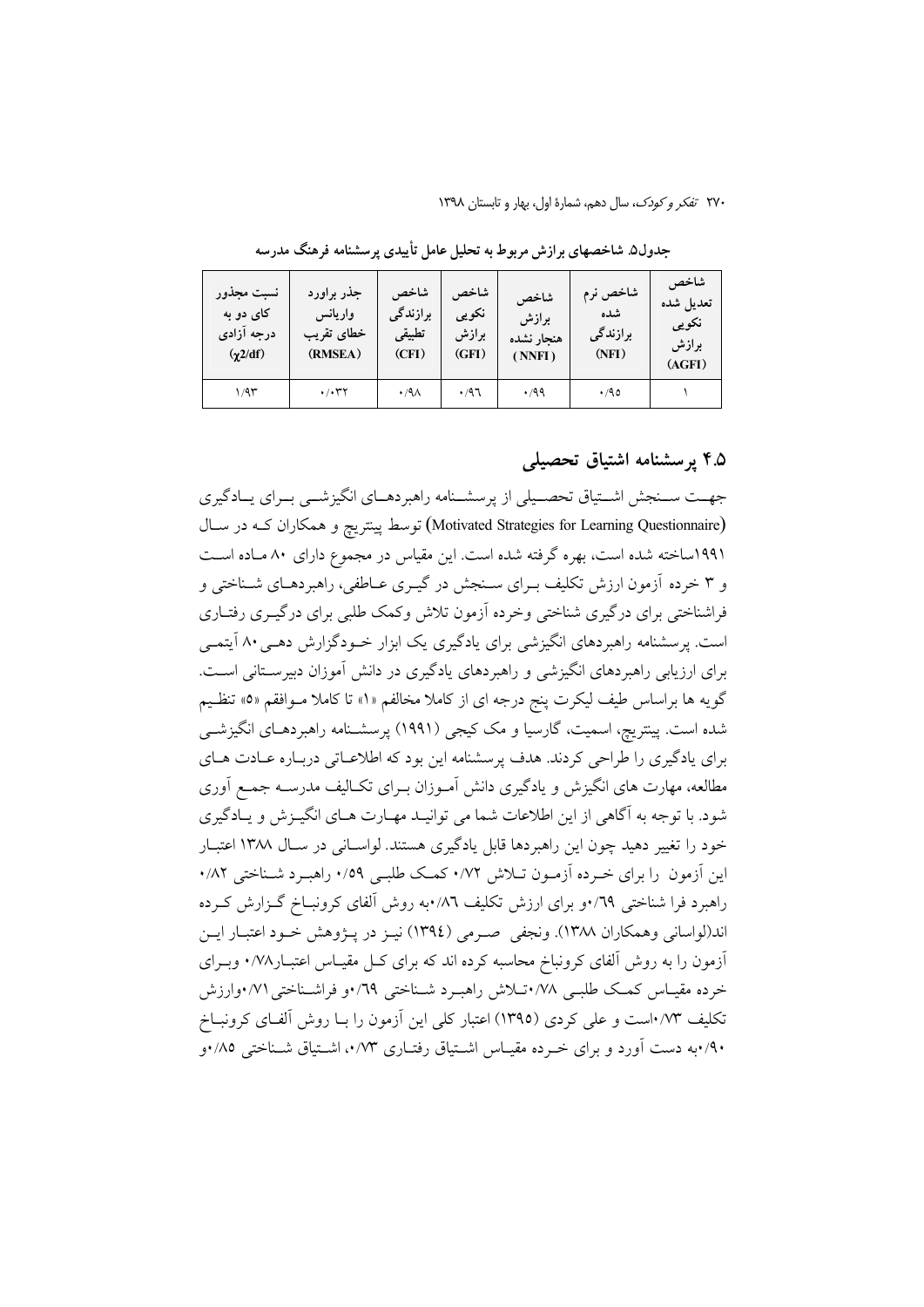اشتياق عاطفي ٨٠/٠به دست آمده است(كردي، ١٣٩٥). در يژوهش حاضر پايايي پرسشـنامه اشتباق تحصیلی ۸۷/۰ به دست آمده است که نشان از پایایی قابل قبول ایزار دارد.

شاخص نسبت مجذور شاخص شاخص جذر براورد شاخص شاخص تعديل کای دو به واريانس برازندگی نكويى نرم شده برازش شدہ نکویے درجه آزادي خطاي تقريب تطبيقي برازش برازندگی هنحار نشده برازش (AGFI) (RMSEA)  $(CFI)$  $(GFI)$  $(NFI)$  $(\chi 2/df)$  $(NNFI)$  $1/NV$  $\cdot$  /  $\cdot$  {  $\cdot$  $\cdot$  /90  $\cdot$ /9 $\vee$  $\bar{\gamma}$  $\cdot$  /97  $\cdot$ /97

جدول ۶. شاخصهای برازش مربوط به تحلیل عامل تأییدی پرسشنامه اشتیاق تحصیلی

#### ۵.۵ پرسشنامه تفکر خلاق

در این یژوهش به منظور اندازه گیری متغیر وابسته، که پرورش تفکر خلاق است، بــه علــت روایی و پایایی بالا از آزمون خلاقیت تصویری تورنس اسـتفاده شـد. آزمـون تفکـر خــلاق تورنس بر پایهٔ تئوری و تعریف او از تفکر خلاق ساخته شده است کـه سـیالی (Fluency). بسط (Elaboration)، انعطـاف يــذيري (Fexibility) و اصــالت (Originality) را شــامل مــي شوند. تست سنجش خلاقیت تصویری تورنس یکی از تست های استاندارد جهت سـنجش میزان خلاقیت افراد بخصوص در سنین پیش دبستانی، ابتدایی و متوسطه است . جمعـی از روانشناسان و صاحبنظران این حوزه روایی این آزمـون را پـس از ترجمــهٔ دوبــارهٔ آن تأییــد کردند. همچنین، ضریب پایایی برای آزمونهای تصویری از ۸۸٪ تا ۹٦٪گزارش شده است.

| نسبت<br>مجذور كاي<br>دو به درجه<br>آزادى<br>$(\gamma 2/df)$ | جذر براورد<br>واريانس خطاى<br>تقريب<br>(RMSEA) | شاخص<br>برازندگی<br>تطبيقي<br>(CFI) | شاخص<br>نكويي<br>برازش<br>(GFI) | شاخص<br>برازش<br>هنجار نشده<br>(NNFI) | شاخص<br>نرم شده<br>برازندگی<br>(NFI) | شاخص تعديل<br>شده نکویبی<br>برازش (AGFI) |
|-------------------------------------------------------------|------------------------------------------------|-------------------------------------|---------------------------------|---------------------------------------|--------------------------------------|------------------------------------------|
| ۱/۸۵                                                        | $\cdot$ / $\cdot$ 0 $\Upsilon$                 | .797                                | $\cdot$ /90                     | $\cdot$ /9 $\wedge$                   | .46                                  | $\cdot$ /99                              |

جدول ۷. شاخصهای برازش مربوط به تحلیل عامل تأییدی پرسشنامه تفکر خلاق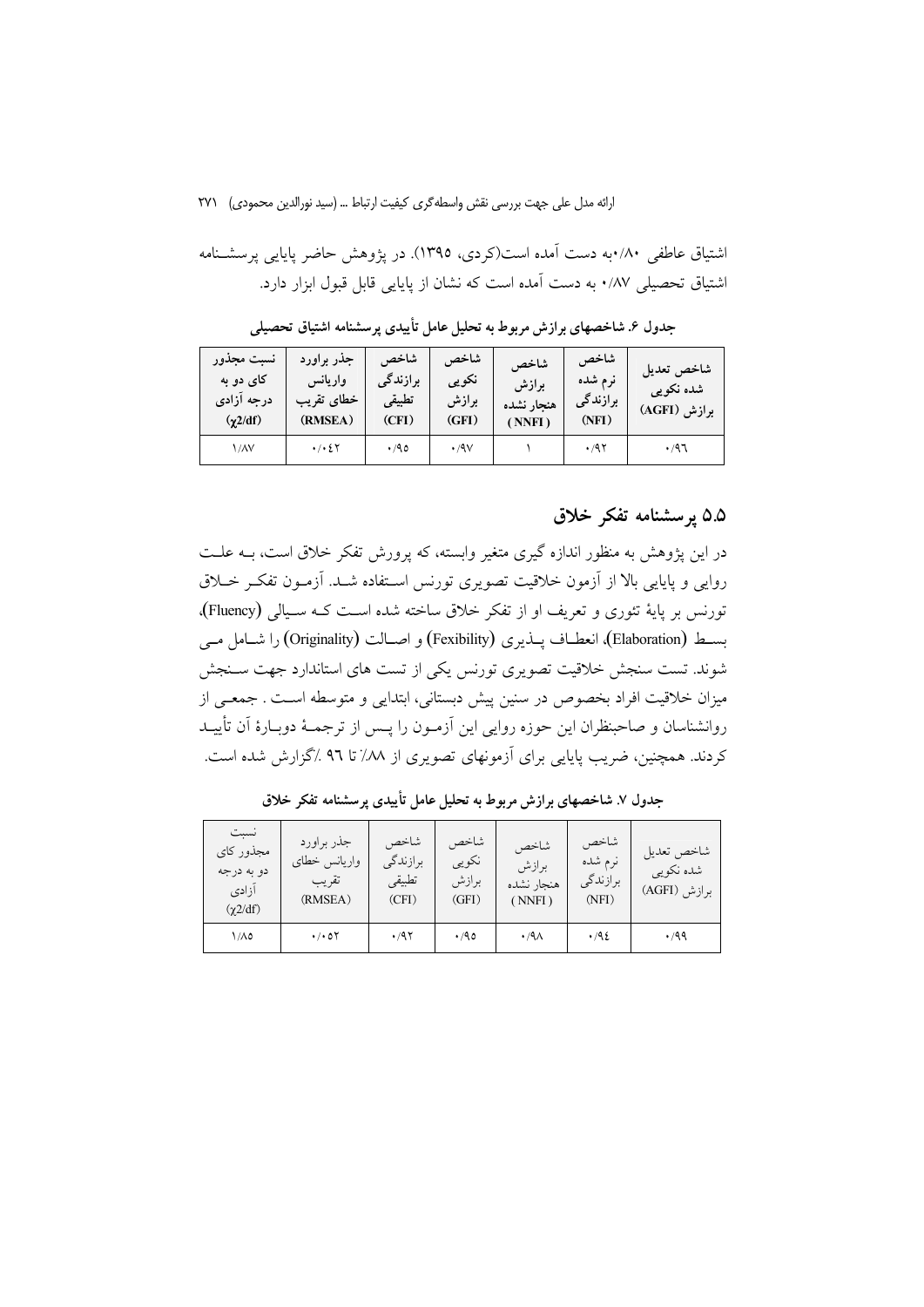٢٧٢ تفكر وكودك، سال دهم، شمارة اول، بهار و تابستان ١٣٩٨

#### ٦. يافتەھا

در بخش یافته های پژوهش به شاخصـهای توصـیفی متغیرهـای پـژوهش شـامل میـانگین، انحراف معیار و چولگی پرداخته می شود. در جدول شماره ۸ شاخص های مربوط بـه آمـار توصيفي براي نمونه مورد بررسي شامل مبانگين و انحراف استاندارد براي متغيرهـاي مـورد بررسی در این پژوهش آورده شده است.

| چولگى                           | دامنه نمره                               | انحر اف<br>استاندار د | ميانگين         | متغيرها                       |
|---------------------------------|------------------------------------------|-----------------------|-----------------|-------------------------------|
| $\cdot$ / $\uparrow$ $\uparrow$ | $\Upsilon V - \Upsilon \cdot \Lambda$    | $\cdot/\Lambda$       | $\Lambda V/Y$ ٦ | خودتنظيمي تحصيلي              |
| $- \cdot \pi r$                 | $1 - 9$                                  | $\cdot$ /vq           | 71/07           | كيفيت ارتباط معلم و دانش أموز |
| $\cdot$ /07                     | $Y_0 - Y_0$                              | ۰/۸۱                  | $47/\lambda$    | فرهنگ مدرسه                   |
| $-\cdot/9$                      | $\Lambda$ $\cdot$ $ \xi$ $\cdot$ $\cdot$ | .40                   | <b>YAJ/0Y</b>   | اشتياق تحصيلي                 |
| $\cdot$ /۲٥                     | $r-r$ .                                  | ۱/۲۵                  | ۱۸/۲۱           | تفكر خلاق                     |

جدول ۸ شاخصهای توصیفی متغیرهای یژوهش

پس از تعیین روایی ابزارهای اندازه گیری شناسایی رابطه بین متغیرها قلدم بعلمی بـرای ورود به بحث الگوی معادلات ساختاری می باشد. از پیش فرضـهای تحلیـل علـی بررسـی همبستگی بین متغیرهای پژوهش می باشد. ابتدا ماتریس همبستگی بین متغیرهـای پــژوهش محاسبه شده است و در جـدول شـماره ۸ آورده شـده اسـت. بـراي شناسـايي رابطـه بـين متغیرهای حاضر در مدل از ضریب همبستگی پیرسون استفاده شده است. یافتههـای بدسـت آمده از ضریب همبستگی بین متغیرهای یژوهش در جدول ۸ درج گردیـده اسـت. یافتــههــا نشان می دهد که ضریب همبستگی خودتنظیمی تحصیلی (r = ۰/۳۹). کیفیت ارتباط معلــم و دانش آموز (۳۰/۳۰)، فرهنگ مدرسه (۲۴/ + =r) و اشتیاق تحصـیلی (۲۵/ + =r) بــا تفکــر خلاق دانش آموزان در سطح p<۰/۰۱ معنادار بوده و رابطه معنی داری بین آنها برقرار است.

.<br>جدول ۹ ماتریس همبستگی سازه های یژوهش

|  | $\checkmark$ |     | متغيرها                       |
|--|--------------|-----|-------------------------------|
|  |              |     | خودتنظيمي تحصيلي              |
|  |              | .77 | كيفيت ارتباط معلم و دانش أموز |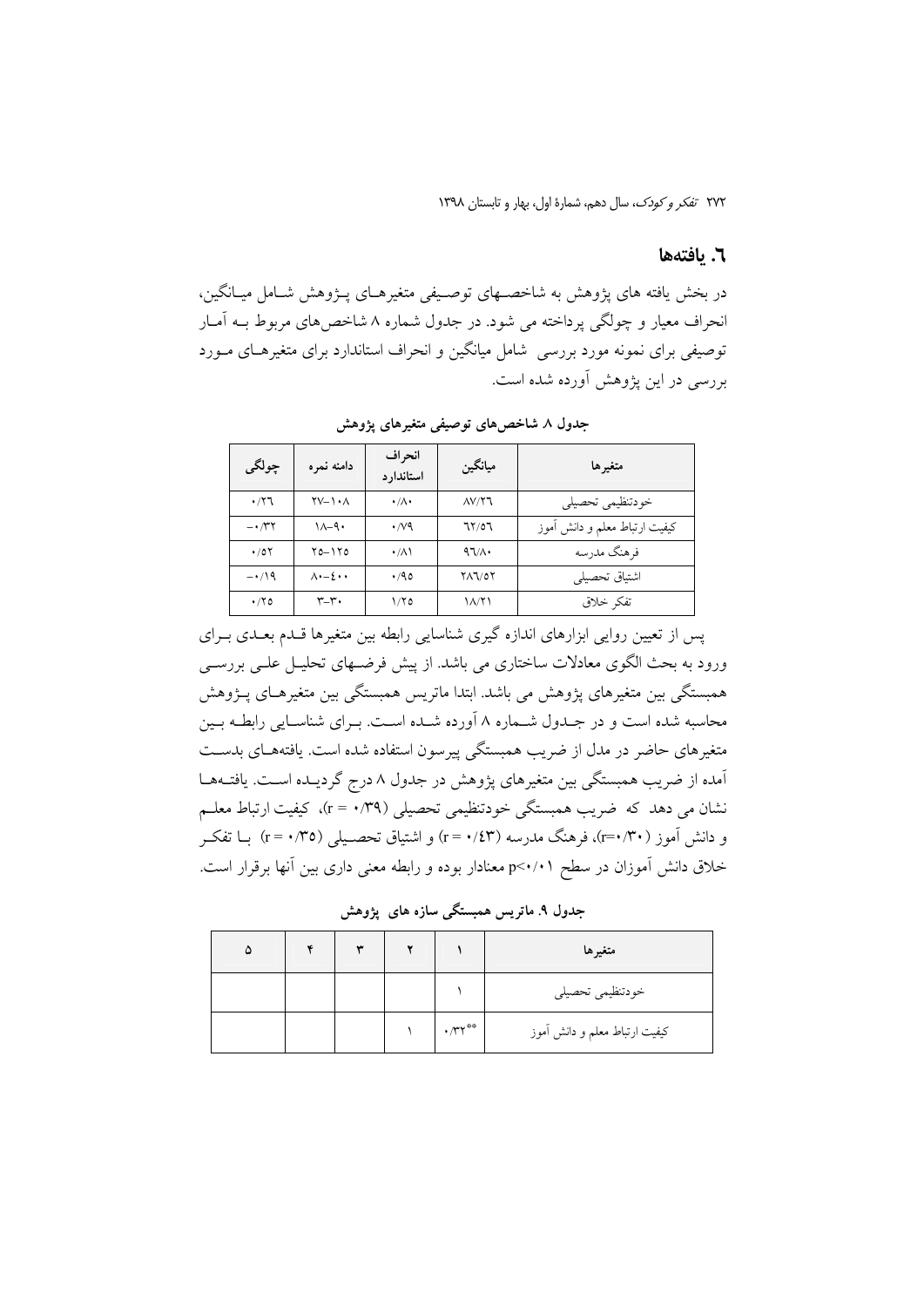ارائه مدل على جهت بررسي نقش واسطه گرى كيفيت ارتباط … (سيد نورالدين محمودي) ٢٧٣

|                                                                                                                                                                                                                                           |                                                                                        | $\mathcal{N} = \left\{ \cdot / \xi \right\}^{**} = \left\{ \cdot / \mathcal{N} \cdot \right\}^{**}$ | فرهنگ مدرسه   |
|-------------------------------------------------------------------------------------------------------------------------------------------------------------------------------------------------------------------------------------------|----------------------------------------------------------------------------------------|-----------------------------------------------------------------------------------------------------|---------------|
|                                                                                                                                                                                                                                           | $\gamma$ $\gamma$ $\sim$ $/25$ <sup>**</sup> $\sim$ $/50$ <sup>**</sup> $\sim$ $/50$ * |                                                                                                     | اشتياق تحصيلى |
| $\left \cdot \pi$ <sup>**</sup> $\left \cdot \right\rangle$ $\left  \cdot \right\rangle$ $\left  \cdot \right\rangle$ $\left  \cdot \right\rangle$ $\left  \cdot \right\rangle$ $\left  \cdot \right\rangle$ $\left  \cdot \right\rangle$ |                                                                                        |                                                                                                     | تفكر خلاق     |

\*  $p < 0.05$  \*\*  $p < 0.01$ 

براساس یافته های پژوهش و نتایج همبستگی بین متغیرهای برونزا، واسطه ای و درونـزا رابطه معنا داری برقرار است که براین اساس مجوز لازم برای بررسی مدل علـی پـژوهش و تحليل مسير وجود دارد.

۱۶ برازندگی مدل یژوهش

برای پیش بینی تفکر خلاق دانـش آمـوزان، الگـوی مفهـومی پیشـنهاد شـده از طریـق روش تحلیل مسیر بررسی و با توجه به فرضیههای پژوهش، از روش الگـوی معـادلات ســاختاری استفاده شد. همچنین از روش بوت استراپ (با ۳۷۹ زیر نمونه) برای محاسـبه مقـادیر آمـاره T جهت تعیین معنیداری ضرایب مسیر استفاده شد. در شکل ۲ مدل آزمون شـده همـراه بـا مقادیر استاندارد شده روی هر کدام از مسیرها درج شده است.



Chi-Square=19.06, df=12, P-value=0.00000, RMSEA=0.032

شکل ۲. مدل کلی آزمون شده پژوهش در حالت استاندارد (p<0.01+)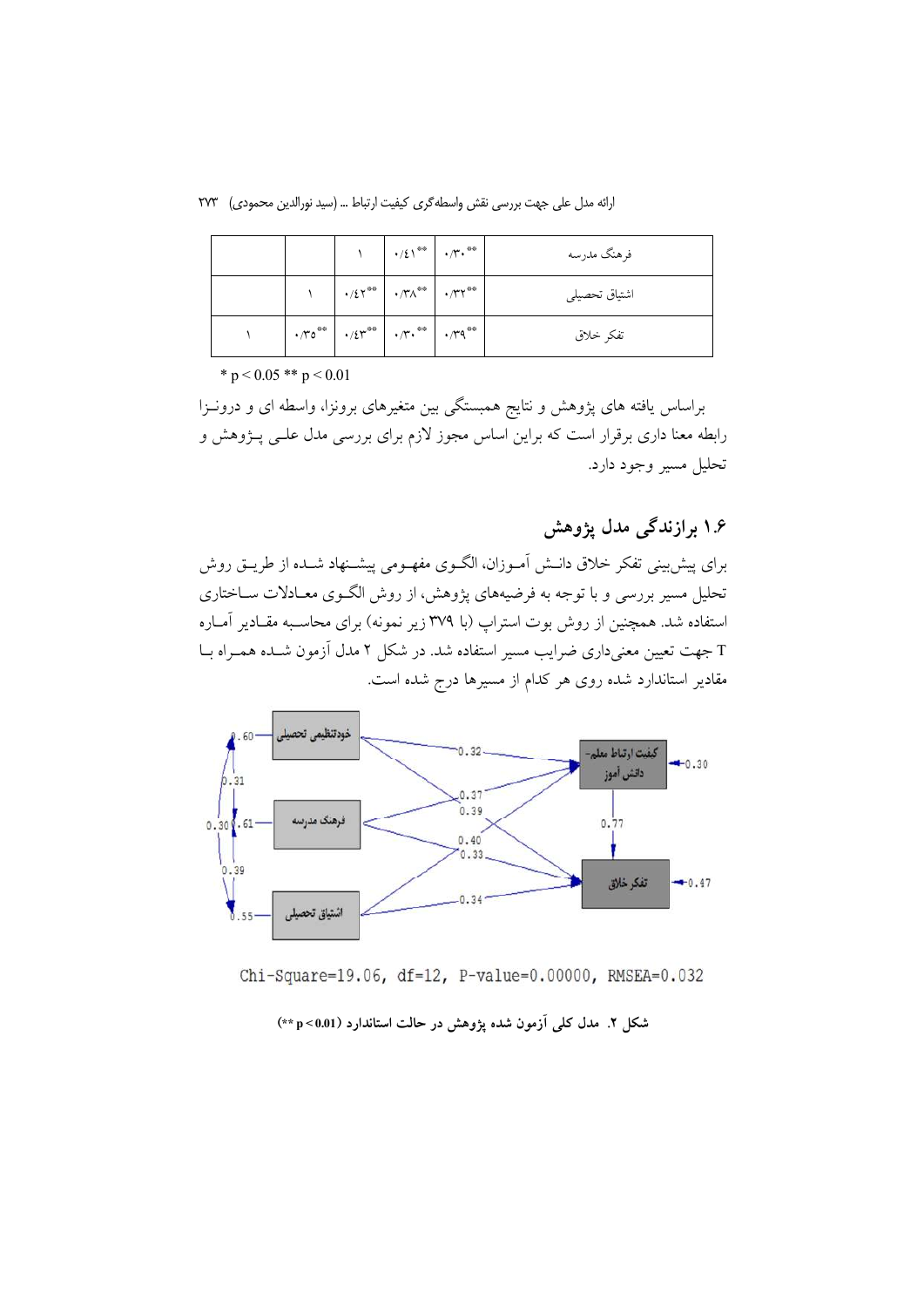۲۷۴ تفکر و کودک، سال دهم، شمارهٔ اول، بهار و تابستان ۱۳۹۸



Chi-Square=19.06, df=12, P-value=0.00000, RMSEA=0.032

#### شکل ۳. ضرایب تمی مدل آزمون شده یژوهش(p<0.01+)

همانطور که در شکل ۳ مشاهده میشود ضرایب تی مسیر متغیرهای پـژوهش بـالاتر از ۲/۵۸ است که بیانگر این است مسیردر سطح ۰/۰۱ معنادار هستند. عـلاوه بـر ایـن جهـت ضریب تی در مسیر مثبت است که نشانگر تأثیر مثبت میباشد. در جدول ۱۰ ضــریب مســیر و واریانس تبیین شده گزارش شده است.

| واريانس تبيين شده                  | اثر کل                          | اثر غيرمستقيم                                | اثر مستقيم                        | مسير                                   |
|------------------------------------|---------------------------------|----------------------------------------------|-----------------------------------|----------------------------------------|
|                                    |                                 |                                              |                                   | به روی کیفیت ارتباط معلم–دانش آموز از: |
|                                    | $\cdot$ / $\gamma$ **           |                                              | $\cdot$ / $\uparrow$ $\uparrow$   | خودتنظيمي تحصيلي                       |
| 7.21                               | $\cdot$ / $\sqrt[n]{\ }$        |                                              | $\cdot$ / $\mathsf{v}^{\ast\ast}$ | فرهنگ مدرسه                            |
|                                    | $\cdot/2 \cdot$ **              |                                              | $\cdot/2 \cdot$ <sup>**</sup>     | اشتياق تحصيلي                          |
|                                    |                                 |                                              |                                   | به روی تفکر خلاق از:                   |
|                                    | $\cdot/\mathfrak{A}^{\ast\ast}$ | $\cdot$ / $\cdot$ / $\epsilon$ <sup>**</sup> | $\cdot \pi$ 9**                   | خودتنظيمي تحصيلي                       |
|                                    | $\cdot$ / 1) <sup>**</sup>      | $\cdot$ /۲ $\wedge$ <sup>**</sup>            | $\cdot \pi^{**}$                  | فرهنگ مدرسه                            |
| $\cdot$ / $\wedge$ 9 <sup>**</sup> | $.712***$                       | $\cdot$ / $\cdot$ **                         | $\cdot \pi i$                     | اشتياق تحصيلي                          |
|                                    | $\cdot$ /VV $^{\ast\ast}$       |                                              | $\cdot$ /VV $^{\ast\ast}$         | كيفيت ارتباط معلم-دانش آموز            |

جدول ۱۰ نتایج ضریب اثر مستقیم، کل و واریانس تبیین شده

\*\*  $P < 0.01$ 

همانطور که در جدول ۱۰ مشاهده می شود، اثـر مسـتقیم خــودتنظیمی تحصـیلی (۰٬۳۲ =β)، فرهنگ مدرسه (۰/٣٧ =β) و اشتياق تحصيلي (۱/٤٠ =β) بــر كيفيــت ارتبــاط معلــم−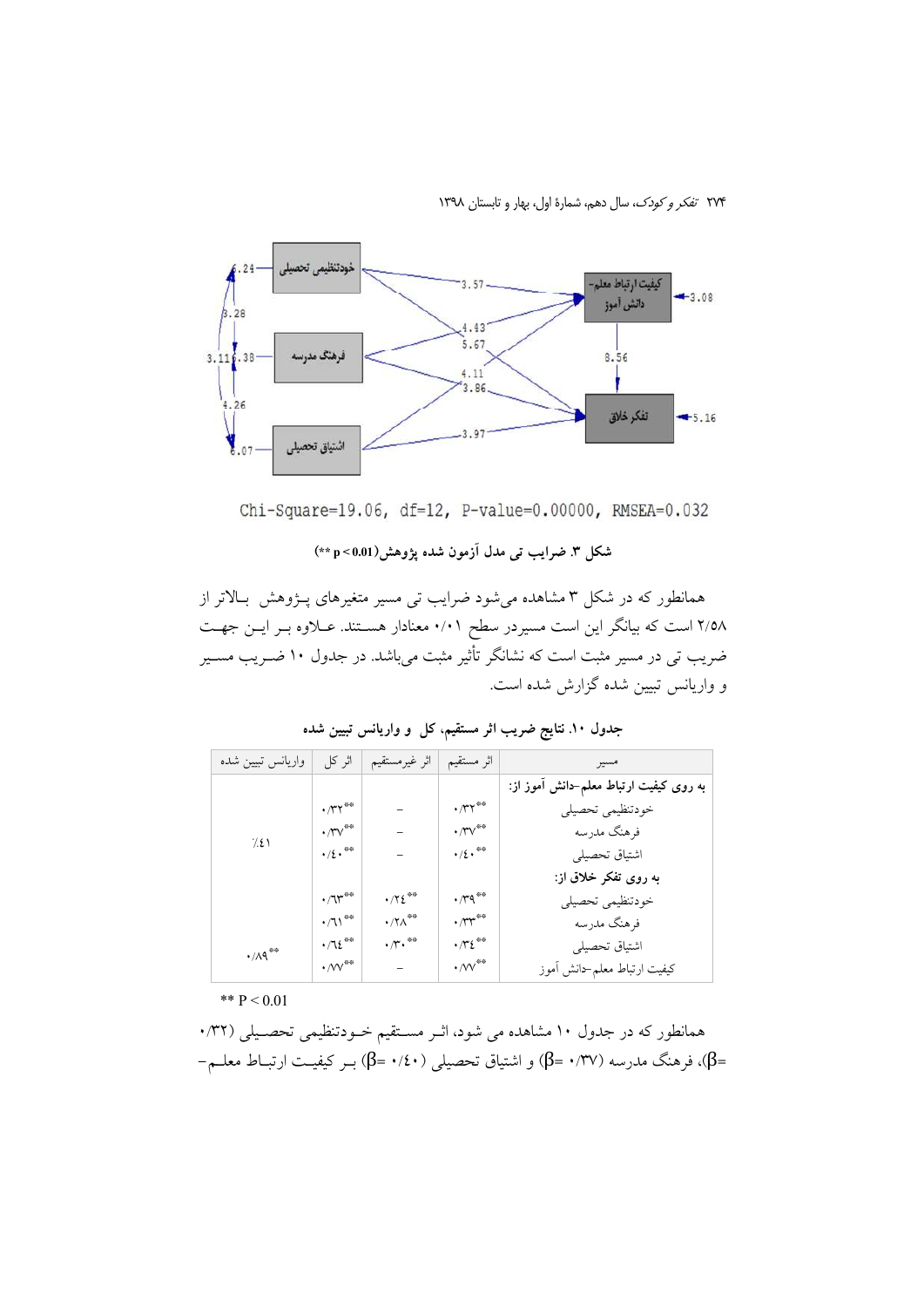دانش آموز در سطح (P<۰/۰۱) مثبت و معنادار اسـت. همچنـین اثـر مسـتقیم خــودتنظیمی تحصیلی (۰/٣٩ =β)، فرهنگ مدرسه (۰/٣٣ =β)، اشــتیاق تحصــیلی (۰/٣٤ =β) و کیفیــت ارتباط معلم–دانش آموز (β= ۰/۳۷) بر تفکر خــلاق در ســطح (P<۰/۰۱) مثبـت و معنــادار است. همانطور که در جدول ۱۰ مشاهده می شود ٤١ درصد از واریـانس کیفیـت ارتبـاط معلم–دانش اَموز و ۸۹ درصد واریانس تفکر خلاق در مدل پژوهش حاضر تبیین می شود.

شاخصهای برازش بدست آمده برای مدل آزمون شده در جدول ۱۱ نشان مبی دهــد کــه شاخص RMSEA در مدل بر آورد شده با میزان ۰/۰٦۱ از سطح قابل قبولی برخوردار بــوده و دیگر شاخص برازش مانند NNFI NFI GFI CFI و AGFI به ترتیب برابـر بــا ۰/۹۸، ۰/۹۲. ۰/۹۵ ا و ۰/۹۷ همگی در سطح مناسبی هستند و این مشخصه های نکویی برازش نشـان می دهد دادههای این پژوهش با ساختار عاملی این مدل برازش مناسبی دارد.

جدول ١١. مشخصههای برازندگی مدل برازش شده

| نسبت مجذور      | جذر براورد | شاخص                | شاخص  | شاخص        | شاخص                | أشاخص تعديل       |
|-----------------|------------|---------------------|-------|-------------|---------------------|-------------------|
| کای دو به       | واريانس    | ِ برازن <i>د گی</i> | نكويي | برازش هنجار | نرم شده             | شده نکویبی        |
| درجه آزادی      | خطاى تقريب | تطبيقى              | برازش | نشده        | ِ برازن <i>د گی</i> | برازش             |
| $(\gamma 2/df)$ | (RMSEA)    | (CFI)               | (GFI) | (NNFI)      | (NFI)               | (AGFI)            |
| ۱/۸۷            | ۰/۰٦۱      | $\cdot$ /9 $\wedge$ | .797  |             | $\cdot$ /90         | $\cdot$ /9 $\vee$ |

### ۷. بحث و نتیجهگیری

یافته ها حاکی از آن است خودتنظیمی تحصیلی، فرهنگ مدرسه و اشتیاق تحصـیلی هــم بــه شکل مستقیم و هم به صورت غیر مستقیم از طریق کیفیت ارتباط معلم–دانش آموز قادر بــه پیش بینی تفکر خلاق هستند. به عبارتی دیگر متغیر کیفیت ارتباط معلم-دانش آموز توانسـته است بین خودتنظیمی تحصیلی، فرهنگ مدرسه و اشتیاق تحصـیلی بـا تفکـر خــلاق نقــش مبانجي ايفا كند.

نتايج نشان داد كه خودتنظيمي تحصيلي بر تفكر خلاق از طريق كيفيـت ارتبــاط معلــم− دانش آموز تاثیر معنی داری دارد. در تبیین این یافته می توان گفت که پـادگیری خــودتنظیم بدین معنی است که دانش آموز مهارتهایی برای طراحی، کنترل و هدایت فرایند یادگیری خود کسب می کند و برای یادگیری تمایل دارد و قادر است کل فراینـد یـادگیری خـود را ارزیـابی کند و در مورد آن بیندیشد. پینتریچ و دیگروت (۱۹۹۰) نظریه یادگیری خودتنظیمی را مطرح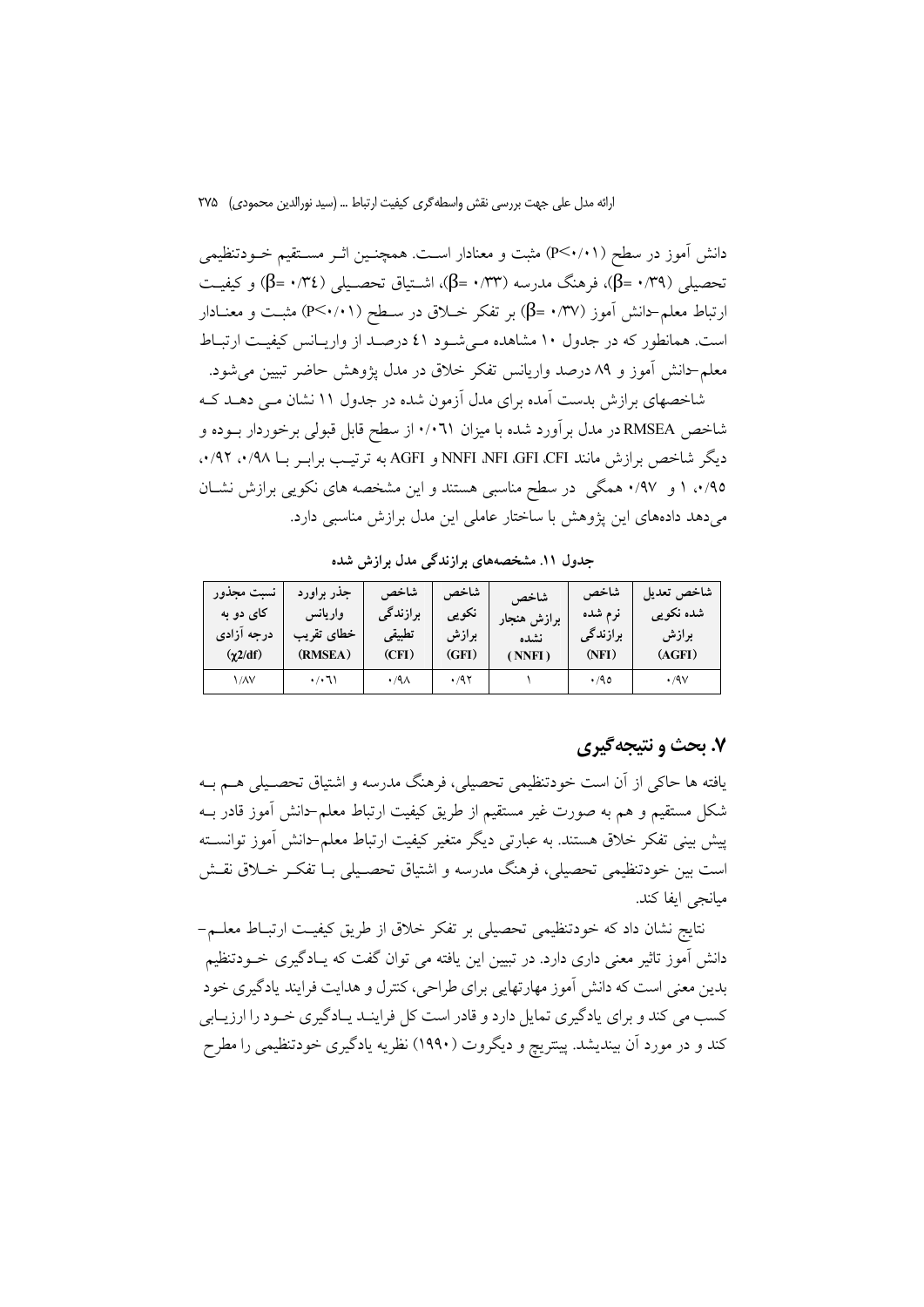کردند. آنها خودکارآمدی، ارزش گذاری درونی و اضطراب را به عنوان باورهای انگیزشی در نظر دانش آموزان را تحت عنـوان يـادگيري خـودتنظيمي معرفـي كردنـد. خودكارآمـدي بـه مجموعه باورهاي دانـش أمـوزان در مـورد توانـايي هايشـان در انجـام تكـاليف اشـاره دارد. یژوهش های هانسفورد (Hansford) (۱۹۹۵) حاکی از آن است که بین یادگیری خــودتنظیم و مهارتهاي شناختي و فراشناختي، ارتباط و همبسـتگي معنـاداري وجـود دارد. بــه طـور كلـي محققان دریافته انـد، دانـش آمـوزانی کـه در فراینـد مطالعـه و پـادگیری خـود از مهارتهـای فراشناختی همچون: برنامه ریزی، کنترل و نظارت و ارزشیابی بهره مــی برنــد، بــه طــور قابــل توجهي عملكرد بهتري در تفكر از خود نشان مي دهند. در همين بـاره، ساراســون (Sarason) و همکاران (٢٠١٤) معتقد است، نخستین گام برای دست پابی به پـادگیری خـودتنظیم و در نهایت پیشرفت در یادگیری، آموزش و ارتقـای پـادگیری دانـش آمـوزان در زمینـه مهارتهـای شناختی و فراشناختی است. دی بـروین (De Bruin) (۲۰۱۹) در پژوهشــی بـه بررســی تــاثیر خودتنظيمي بر تفكر خلاق يرداخت. نتايج نشان داد كه تفكـر خــلاق مفــاهيم فراشــناختي و تنظیم فعالیت به عنوان یک ویژگی پایـدار بــه واسـطه شــیوه هــای گونــاگون خــودمحیط، هماهنگی و مقررات اجتماعی تحت تاثیر قرار می گیرد. یافته ها نشــان داد کــه خــودتنظیمی باعث افزايش تفكر خلاق مي شود.

همچنین نتایج حاکی از آن است که فرهنگ مدرسه بـر تفکـر خــلاق از طریــق کیفیــت ارتباط معلم–دانش آموز تاثیر معنی داری دارد. فرهنگ به مـرور ایــن احســاس را در دانــش ۔<br>اَموز ایجاد می کند که مدرسه مکان مناسبی برای پیشرفت اوست؛ بنـابراین تمایـل و اشـتیاق وی به ماندن در مدرسه و انجام فعالیتهای تحصیلی خیود و مشیارکت در امیور مدرسیه در وجود او زنده می شود. این تمایل و اشتیاق در بلندمدت باعث دیـد مثبـت دانـش آمـوز بـه مدرسه شده و موفقیتهای بیشتری کسب می کنـد کــه تمایــل دانــش آمــوز را بــه مانــدن در مدرسه و سرمایه گذاری بیشتر در مدرسه تشویق می کند. از آنجا که دانــش آمــوزان بیشــتر وقت خود را در مدرسه می گذرانند، دائمــا در معـرض تعــاملات اجتمــاعی قــرار گرفتــه و ارزیابی می شوند. این ارزیابیها چه مستقیم و چه غیرمستقیم از فرهنگ مدرسـه ناشــی مــی شود و فرهنگ مدرسه احساس کفایت و کنترل را در فراگیران ایجاد مـی کنـد و ایــن عامــل اشتیاق به تحصیل فراگیران را افزایش می دهد (آذین و موسوی، ۱۳۹۰). به طـور کلـی مـی توان گفت از آنجایی که انگیزش بیرونی از علتی کـه محـیط بـرای آغاز کردن یا ادامــه دادن یک عمل به وجود می آورد، ناشی می شود ، رویدادهای بیرونبی مانند فرهنگ مدرســه بــه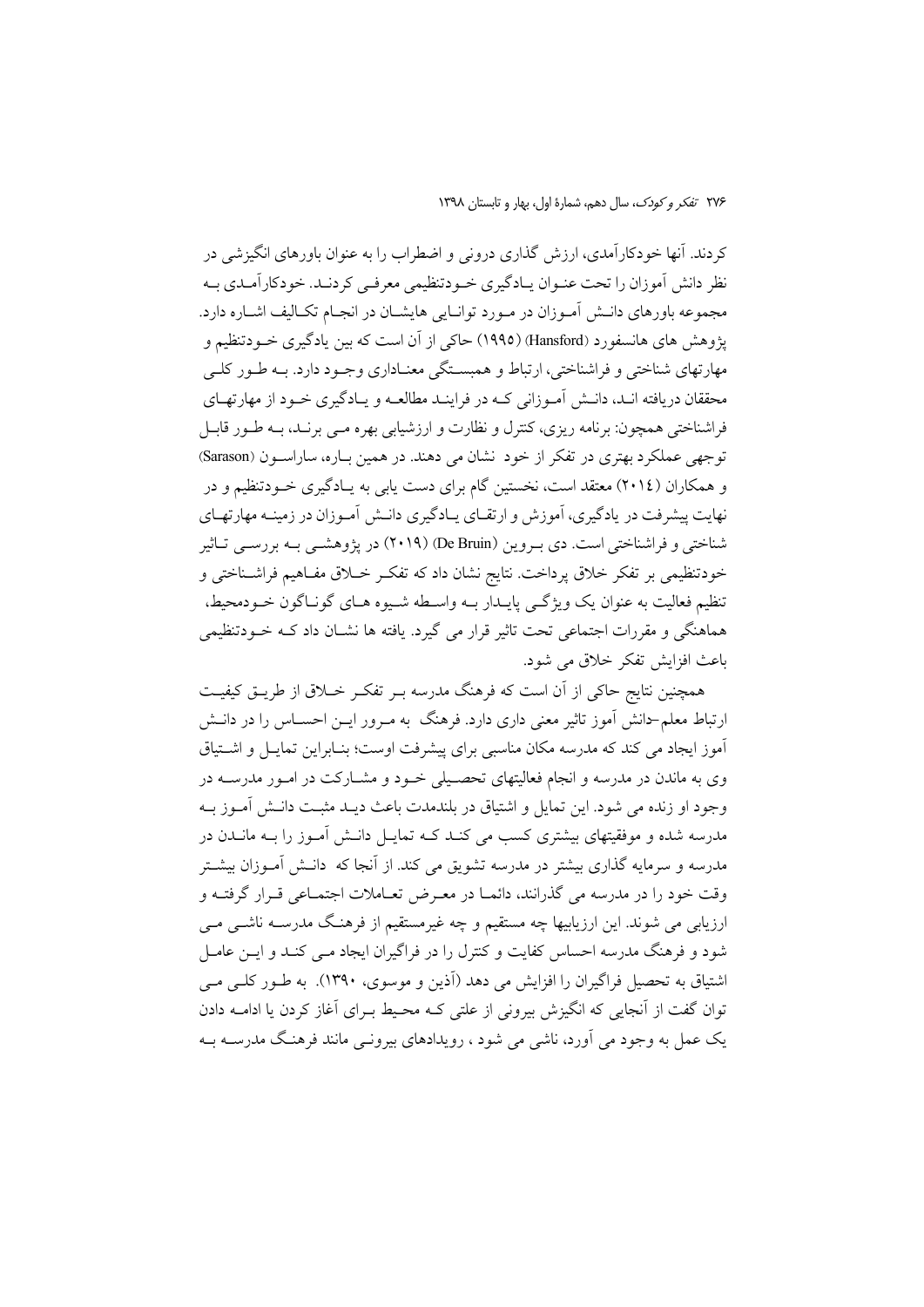وجوداًورندهٔ انگیزش بیرونی هستند؛ به گونه ای که اّنهـا نـــوع وابســـتگی «وســـیله بـــرای هدف» در ذهن فرد ایجاد می کنند که در آن رفتار یک وسـیله اسـت و هـــدف، پیامـــدهای خوشایند یا جلوگیری از پیامدهای ناخوشایند است. بنـابراین، رفتـار بــرای دنبــال کـــردن پیامدهای خوشایند برانگیخته می شود و وجود انگیزه هـای بیرونــی و مشــوقهای مطلـــوب براي فراگيران عاملي در جهت افزايش تفكير خبلاق آنهيا خواهيد بيود. آماباييل (Amabile) (۲۰۱۸) در پژوهشهای خود به این موضوع اذعان داشته است کـه بسـترها، زیرسـاختهای مدرسه، فرهنگ و هنجار و اَدابی که در اَن جریان دارد در تفکر خلاق دانــش اَمــوزان تــاثیر بسزایی دارد.

همچنین نتایج نشان داد که اشتیاق تحصیلی بـر تفکـر خــلاق از طریــق کیفیــت ارتبــاط معلم–دانش آموز تاثیر معنی داری دارد. در تبیین این یافته می توان گفت که دانــش آمــوزانی که که اشتیاق تحصیلی بالایی دارند نسبت به دانــش آمــوزانی کــه اشــتیاق تحصــیلی پــایینی دارند، رغبت بیشتری برای صرف وقت و تلاش کافی در تکالیف و مطالعات از خــود نشــان داده و کارآمدی و اصرار بیشتری در مواجهه با مشکلات و مسایل دارند. با توجه به ایــن کــه اشتیاق تحصیلی یک سازه چند بعدی شامل بعد شناختی، انگیزشی و رفتاری است، بنـابراین از یک سو بعد شناختی اشتیاق تحصیلی باعث می شود دانـش آمـوزان از انـواع راهبردهـای تفکر در فرایند یادگیری استفاده کنند و از سوی دیگر بعد رفتـاری اشـتیاق تحصـیلی باعـث افزایش سازگاری، پایداری و درخواست کمک از دیگران توسط فراگیـران در برخـورد بــا تكاليف درسي مي شود. بعد انگيزشي اشتياق تحصيلي نيز از طريق افزايش جــذابيت محـيط تحصیلی در میان دانش آموزان باعث می شود که اشتباق شناختی آنان در چارچوب فعالیت های علمی رشد یابد و این موضـوع دانـش آمـوزان را از حـالات منفـی نظیـر خسـتگی و فرسودگی تحصیلی محافظت و در نهایت منجر به سرزندگی تحصیلی و تفکر خــلاق شــود بابد به این نکته توجه کرد که اشتباق عباطفی -شیناختی پیه درس و محیط تحصیلی، یک انگیزش درونی در دانش آموز ایجاد کرده که فرد کمتر نتیجه گــرا و بیشــتر بــه فراینــد فکــر کرده و درنتیجه کمتر از شکست ترسیده و در تصمیمات و اهداف خود تردیـد و تعلــل مــی کند. وان رویج (Van Rooij) و همکاران (۲۰۱۸) در پژوهشی به بررسی نقش سـوابق دانـش اموزان در مشارکت گروهی مدارس متوسطه و ارتباط آن با سـازگاری و موفقیـت تحصـیلی در دانشگاه پرداختند. این مطالعه، بر روی سوابق پنج دانش آموز دوره متوسـطه از ســه بعــد تعامل رفتاری، تعامل شناختی و تعامل فکری مورد بررسی قـرار گرفـت. دانشــجویان دارای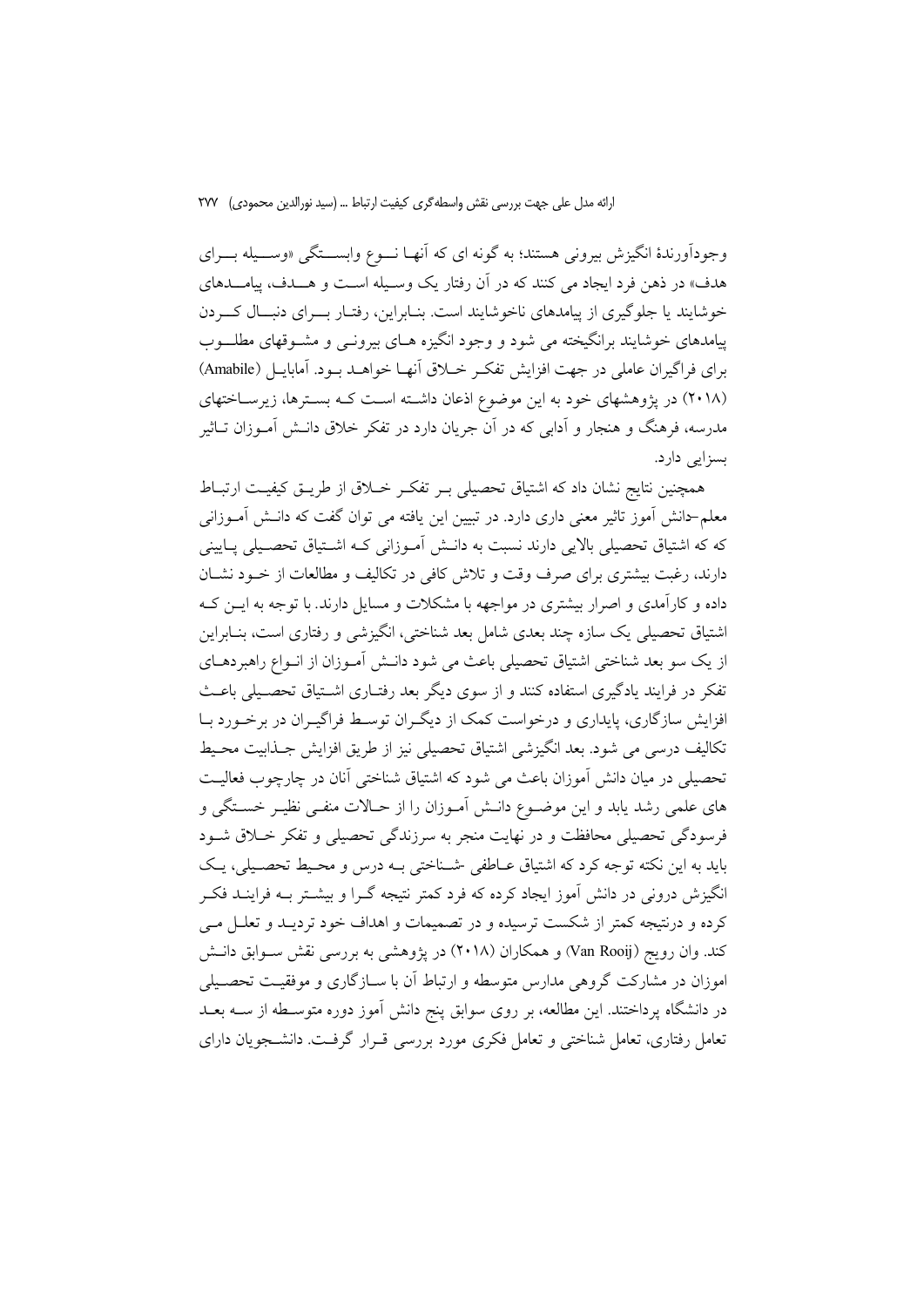٢٧٨ تفكر وكودك، سال دهم، شمارة اول، بهار و تابستان ١٣٩٨

مشارکت گروهی بالا در دانشگاه موفق بودند. دانش آموزان بـا بـالاترین نمـرات رفتـاری و شناختی در مدرسه راهنمایی در دانشگاه موفق هسـتند. ایــن نتــایج بــه اهمیــت هــر دو بعــد رفتاری و شناختی اشاره می کند. بالا بودن این عوامل در دانش آموزان مدارس متوسطه مـی تواند به آمادگی بهتر برای تحصیلات دانشگاه کمک کند.

نتایج پژوهش حاضر بیانگر اهمیت تفکر خلاق و درگیری فعـال دانــش آمــوزان در امــر تحصیل است و می تواند از منظر نظری و کـاربردی مـورد توجـه قـرار بگیـرد. نتـایج ایــن یژوهش می تواند در بر کردن خلاء تئوریکی که در زمینه تفکر خلاق وجـود دارد، بــه کــار .<br>آید. در مجموع یژوهش حاضر در قلمروی مطالعـات تفکـر خــلاق مکمــل و بســط دهنــده است و پیشنهاد می شود در پژوهشهای آینده به مطالعه بیشتر عوامل پیش آینـد اثرگـذار بـر آن و نیز پیامدهای این سازه در زندگی دانش آمـوزان و دیگـر گروههـای آموزشــی جامعــه پرداخته شود. همچنین جهت بررسی جامع تر و دقیق تر تفکر خلاق دانش آمـوزان اســتفاده از روشهای علی حقایسه ای و آزمایشی توصیه می شود. همچنـین بـه مـدارس پیشـنهادات کاربردی زیر ارائه می شود:

۱. پیشنهاد می شود که در مدرسه محیطی فراهم شود دانش آموزان و معلمان به راحتی و أزادانه در مورد مسائل و مشكلات صحبت كنند و معلمان به دانش آموزان فرصت اظهـار نظـر و ارائه ايده هاي خود را بدهند.

۲. پیشنهاد می شود که مطالب درسی ای را که دانش آموزان ترجیح مـی دهنـد و باعـث برانگیختن کنجکاوی دانش آموزان می شود توسط معلمان ارائه شود.

۳. پیشنهاد می شود که موضوعاتی در سر کلاس مطرح شـود کــه دانــش آمــوزان را بــه چالش می کشد و آنها را به پژوهش وا می دارد.

پژوهش حاضر در اجرا دارای محدودیتهایی بوده است، یکـی از محـدودیتهای پـژوهش محدود شدن جامعه آماری پژوهش به دانش آموزان دوره دوم متوسطه مدارس مناطق غــرب شهر تهران بود، همچنین یکی دیگر از محدودیتهای پژوهشاین بوده است که صـرفا از ابـزار یرسشنامه استفاده شده است و پاسخگویی نمونه های آماری پژوهش براسـاس خوداظهـاری بو ده است.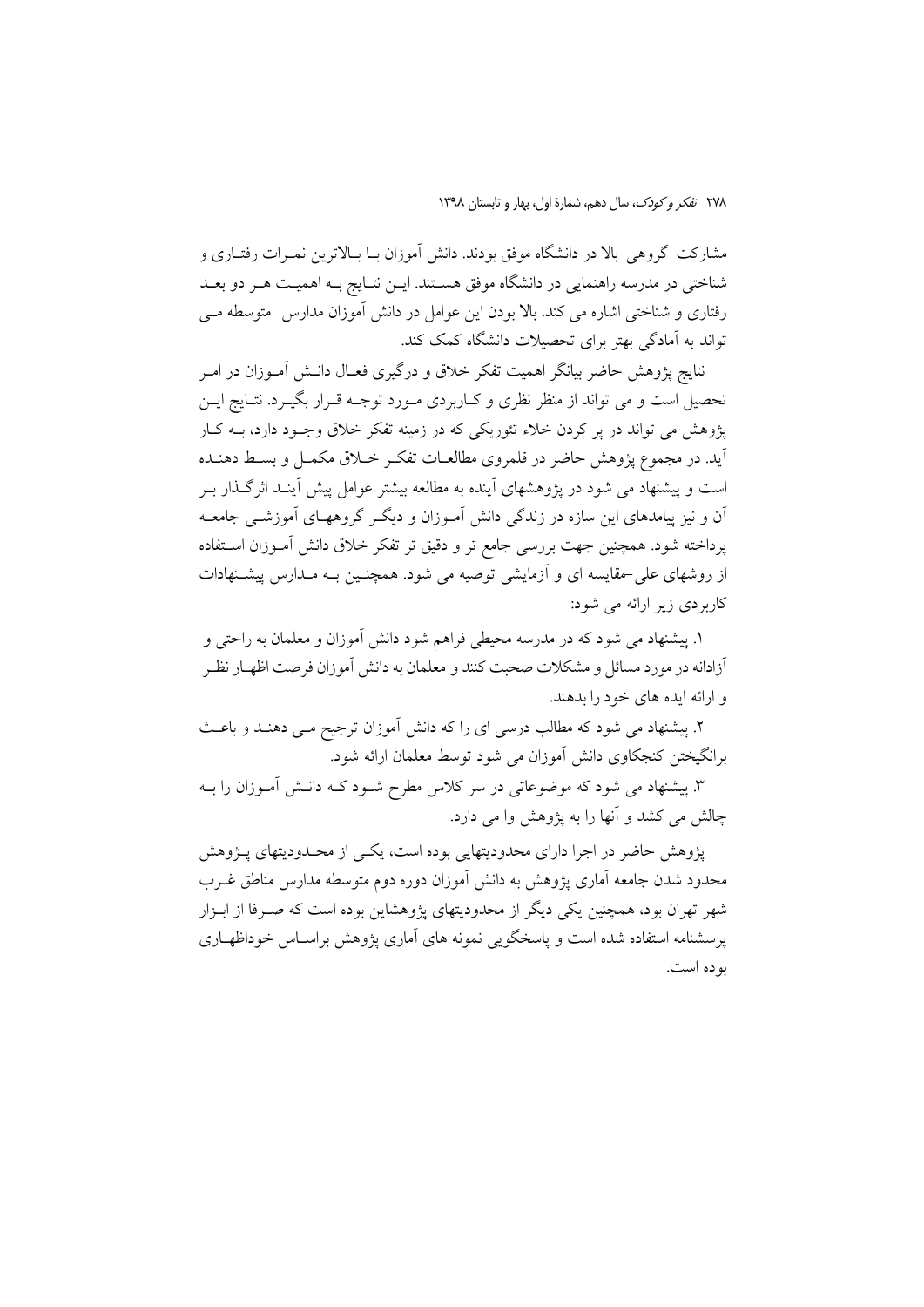ارائه مدل على جهت بررسي نقش واسطه گري كيفيت ارتباط ... (سيد نورالدين محمودي) ٢٧٩

# كتابنامه

Alessandro, A. & D. Sadh. (1997). The dimensions and measurement of school culture: Understanding school culture as the basis for school reform. International Journal of Educational Research. 27. 553-569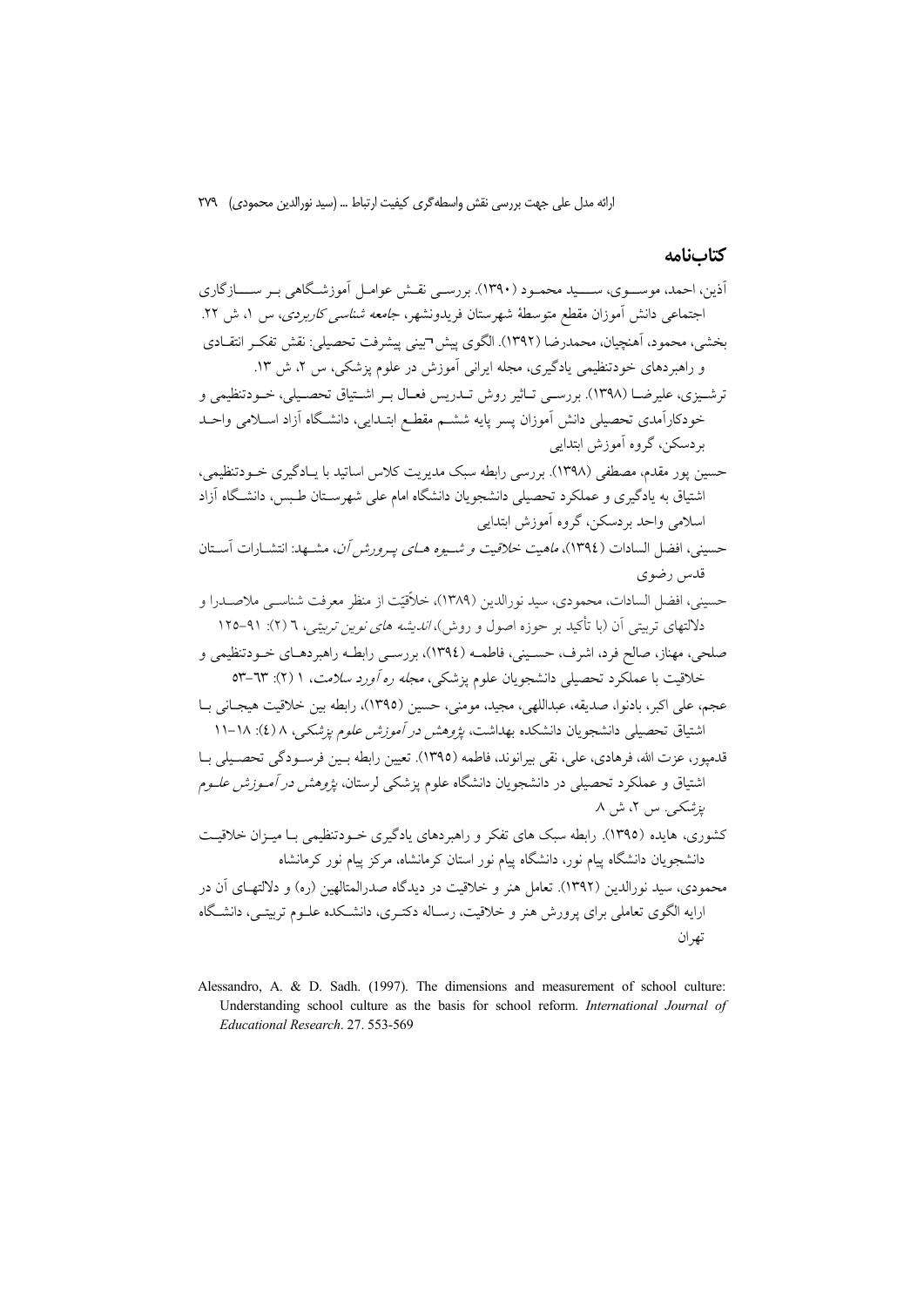- Amabile, T. M. (2018). *Creativity in context: Update to the social psychology of creativity*, Routledge.
- De Bruin, L. (2019). Improvising musicians' self-regulation and distributed creativities: A phenomenological investigation. *Thinking Skills and Creativity*.
- Dinçer, S., & Doğanay, A. (2017). The effects of multiple-pedagogical agents on learners' academic success, motivation, and cognitive load. *Computers & Education*, *111*, 74-100.
- Dooley, K., McBrien, J., & Birman, D. (2017). Cultural and academic adjustment of refugee youth: Introduction to the special issue.
- Fabian, J. (2018). *Creative thinking and problem solving*. CRC Press.
- Gehlbach, H., Brinkworth, M. E., King, A. M., Hsu, L. M., McIntyre, J., & Rogers, T. (2016). Creating birds of similar feathers: Leveraging similarity to improve teacher–student relationships and academic achievement. *Journal of Educational Psychology*, *108*(3), 342.
- Jones, R. J. (2019). *Community College Students' Use of Creative Thinking Skills, Self-Regulation, and Critical Thinking Style as Potential Mediators to Creative Problem-Solving* (Doctoral dissertation, Temple University).
- Lopez, C., & Jones, S. J. (2017). Examination of factors that predict academic adjustment and success of community college transfer students in STEM at 4-year institutions. *Community College Journal of Research and Practice*, 41(3), 168-182.
- Lucchiari, C., Sala, P. M., & Vanutelli, M. E. (2019). The effects of a cognitive pathway to promote class creative thinking. An experimental study on Italian primary school students. *Thinking Skills and Creativity*, *31*, 156-166.
- Murugavel, V., Reiter-Palmon, R., & Kennel, V. (2019). The Role of Need for Cognition in Creative Thinking Processes, University of Nebraska at Omaha press.
- Pintrich, P. R. & DeGroot, E. V. (1990). Motivational and self-regulated learning components of classroom academic performance. *Journal of Educational Psychology*, 82 (1), 33-40.
- Pintrich, P. R., Smith, D. A. F., Garcia, T., & McKeachie, W. J. (1991). A manual for the use of the Motivated Strategies for Learning Questionnaire (MSLQ). Ann Arbor: University of Michigan, National Center for Research to Improve Postsecondary Teaching and Learning.
- Sabancı, A., Şahin, A., Sönmez, M. A., & Yılmaz, O. (2017). Views of School Managers and Teachers about School Culture/Okul Yöneticilerinin ve Öğretmenlerin Okul Kültürüne İlişkin Görüşleri. *e-International Journal of Educational Research*, *8*(1).
- Sarason, I. G., Pierce, G. R., & Sarason, B. R. (2014). *Cognitive interference: Theories, methods, and findings*. Routledge.
- Van Rooij, E. C., Jansen, E. P., & van de Grift, W. J. (2018). Correction to: First-year university students' academic success: the importance of academic adjustment. *European Journal of Psychology of Education*, 1-1.
- Veeriah, J., Chua, Y. P., & Siaw, Y. L. (2017). The Impact of School Culture on Teachers' Organizational Commitment in primary cluster schools in Selangor. *Pemimpin (The Leader)*, *5*, 1-18.